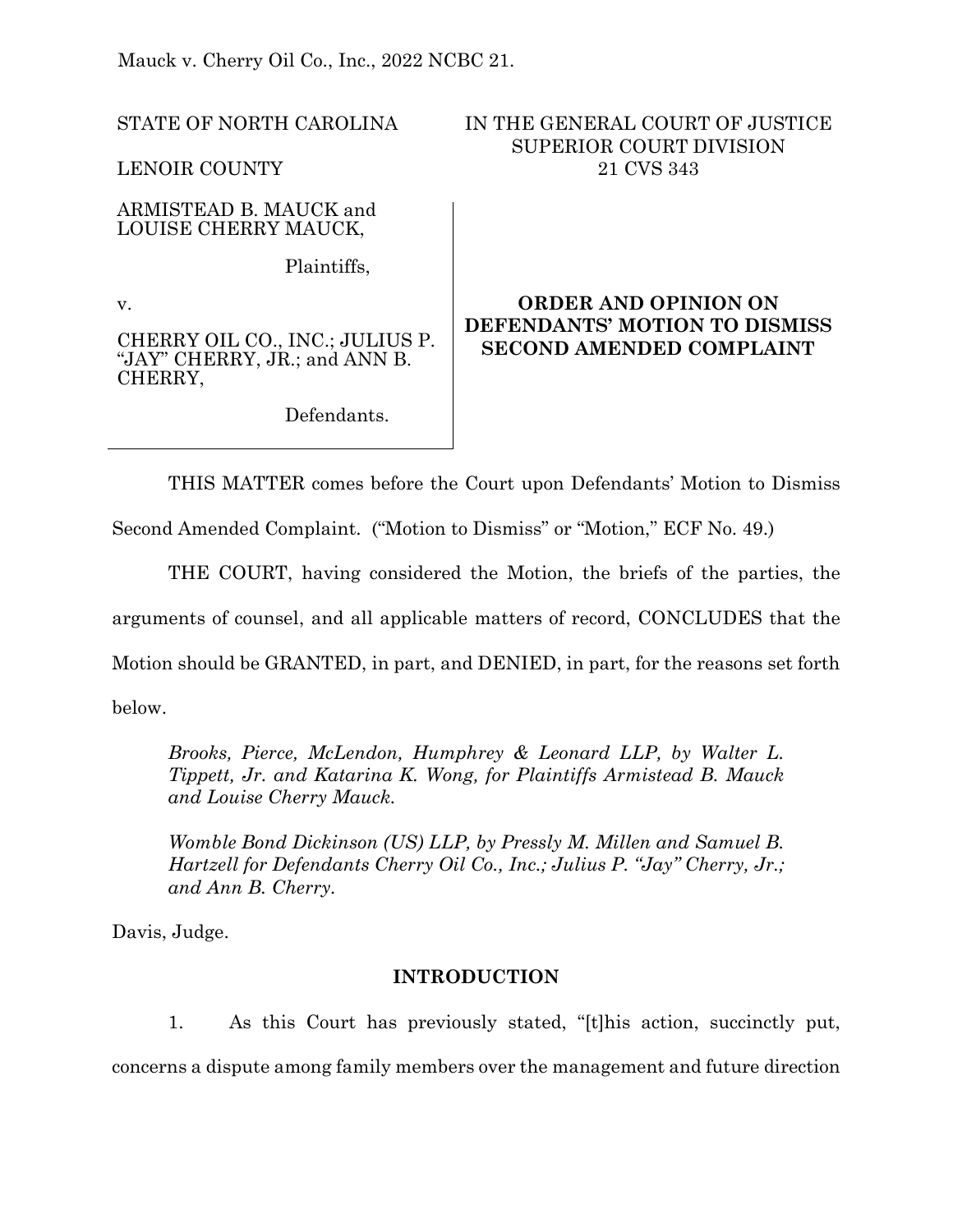of a family business." *Mauck v. Cherry Oil Co.*, 2021 NCBC LEXIS 81, at \*\*2 (N.C. Super. Ct. Sept. 20, 2021). In the present motion to dismiss, the Court is tasked with analyzing several legal issues relating to the rights of minority shareholders in the context of a close corporation. In so doing, the Court must also determine the extent to which Plaintiffs' claims are affected by the parties' Shareholders' Agreement, which contains a "put/call" provision that authorizes the corporation to purchase the shares of a shareholder at any time.

### **FACTUAL AND PROCEDURAL BACKGROUND**

2. The Court does not make findings of fact on motions to dismiss under Rule 12(b)(6) of the North Carolina Rules of Civil Procedure and instead recites pertinent facts contained in Plaintiffs' Second Amended Complaint ("SAC," ECF No. 48) and in documents attached to, referred to, or incorporated by reference in the SAC that are relevant to the Court's determination of the Motion.

3. Defendant Cherry Oil Company, Inc. ("Cherry Oil")[1](#page-1-0) is a business that, both directly and through its affiliates—AJAL Investments, LLC ("AJAL") and C-Gas, LLC ("C-Gas")<sup>2</sup>— "owns and operates a substantial propane and refined fuel distribution operation serving business and residential customers and roughly 15 convenience stores, along with a portfolio of associated commercial real estate." (ECF

<span id="page-1-0"></span><sup>1</sup> Cherry Oil is a North Carolina corporation with its registered place of business in Lenoir County, North Carolina. (ECF No. 48, at ¶ 9.)

<span id="page-1-1"></span><sup>2</sup> AJAL and C-Gas are not named parties to this action. Nevertheless, the SAC alleges that the "Maucks['] and Cherrys['] 50-50 ownership of AJAL and C-GAS reflect their long-standing commitment and intention to sharing the benefits of Cherry Energy evenly between their families." (*Id*. at ¶ 24.)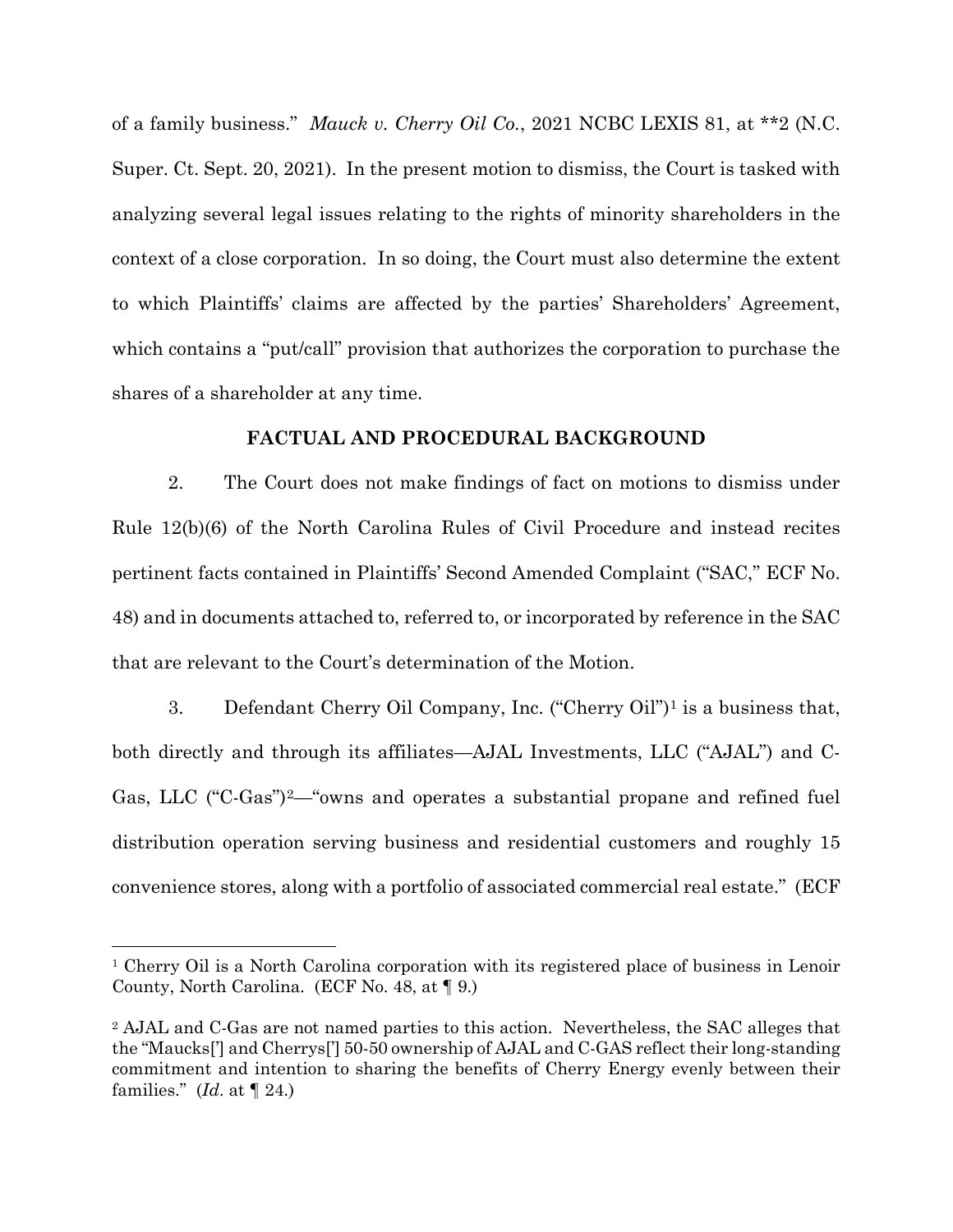No. 48, at  $\P$  1.) Cherry Oil and its affiliates—which the parties refer to collectively as "Cherry Energy"—have been owned and managed by members of the individual parties' extended family since Cherry Oil was founded in 1928 by J.P. Cherry, Sr. (*Id*. at  $\P\P$  2, 15, 34.)

4. Plaintiffs Armistead B. Mauck ("Armistead") and Louise Cherry Mauck ("Louise") (collectively, the "Maucks" or "Plaintiffs") are married and together own and control 194 (approximately 34%) of Cherry Oil's shares. (*Id*. at ¶ 8.)

5. Armistead individually owns 97 shares (17%) of Cherry Oil. (*Id*. at ¶¶ 6, 13.) J.P. Cherry, Sr. and Defendant Julius P. Cherry, Jr. ("Jay") "asked Armistead to join [Cherry Oil] in late 1995" after which Armistead "left a successful banking career to try to help save the family business." (*Id*. at ¶¶ 19–20.) Armistead has served as an officer and director of Cherry Oil since 1995 and his responsibilities have expanded to include "all aspects of Cherry Energy, ranging from short-term and longterm strategic planning, financial management, marketing, acquisitions, personnel, and operational decisions." (*Id*. at ¶¶ 6, 20.)

6. Louise individually owns 97 shares (17%) of Cherry Oil and has served as an officer of the company since August 2000. She also served as a member and officer of Cherry Oil's Board of Directors ("Board") from August 2000 until her purported removal from the Board—the validity of which Plaintiffs dispute—on 16 June 2021. (*Id*. at ¶ 7.) Since 2004, Louise has "worked as Cherry Energy's payroll and human resources manager" where she has "implemented modern employment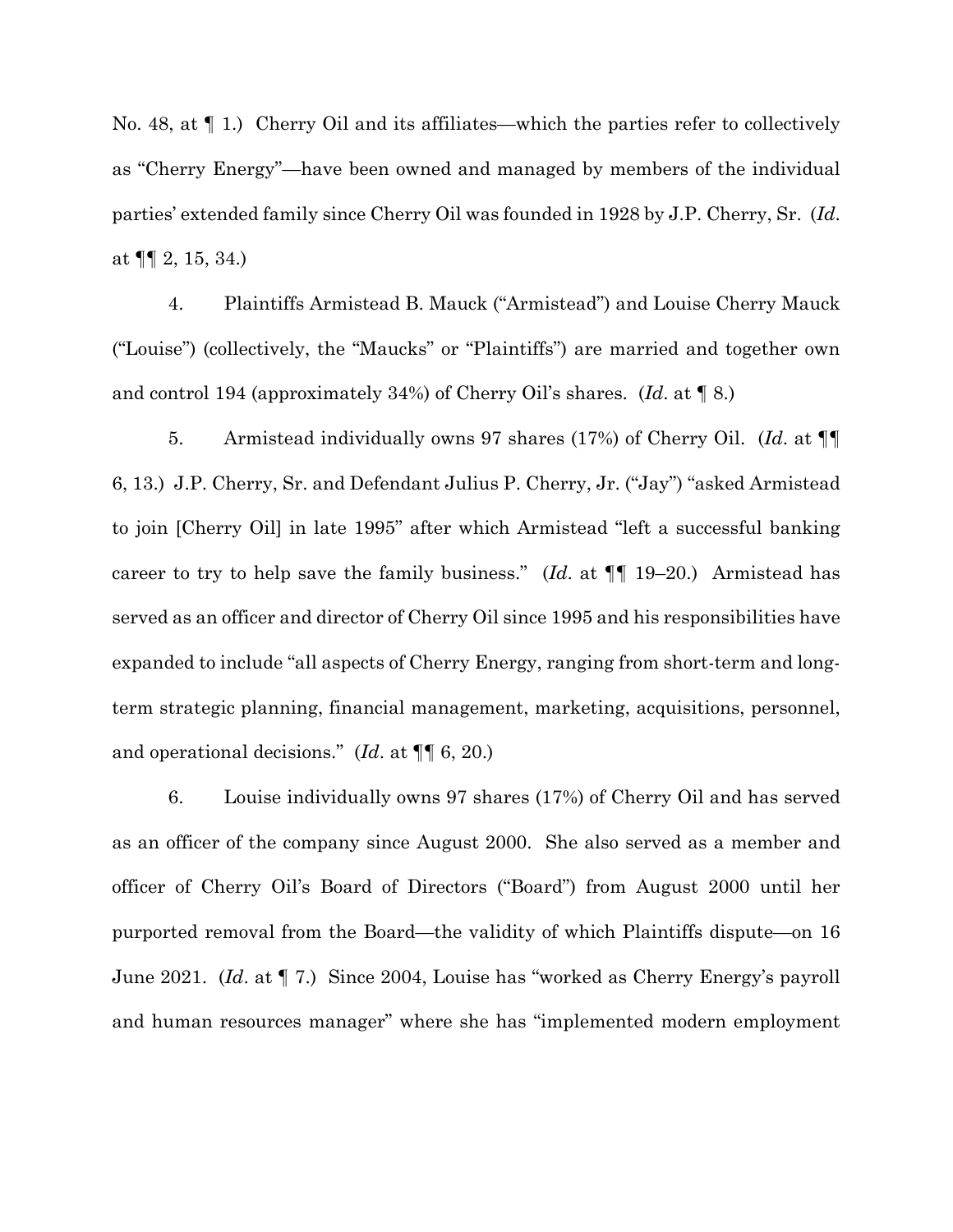best practices and benefits for its staff, which initiatives would not have been properly implemented and maintained without her involvement." (*Id*. at ¶ 21.)

7. Defendants Jay and Ann B. Cherry ("Ann") (collectively, the "Cherrys" or "Defendants") are married and together own and control 390 (approximately 66%)—a majority interest—of Cherry Oil's shares.[3](#page-3-0) (*Id*. at ¶ 12.) Jay is Louise's brother and serves both as the chairman of the Board and as president of Cherry Oil. (*Id*. at ¶¶ 10, 15.) Ann is a director, vice president, and assistant secretary of Cherry Oil. (*Id*. at ¶ 11.)

8. On 15 October 1998, the Maucks and Cherrys entered into a Shareholders' Agreement. ("Shareholders' Agreement," ECF No. 15.2.) Pertinent to this dispute, Section 11 of the Shareholders' Agreement contained a provision (the "Put/Call Provision") that states, in pertinent part, as follows:

[T]he Corporation shall have the right to purchase (i.e., "call") from each Shareholder (or his legal representative) all, but not less than all, of his Shares for the price specified in Section 6 and upon the terms specified in Section 7. If the Corporation shall elect to purchase all such Shares, the Corporation shall provide notice to the Shareholder whose Shares are called (or his legal representative), which such [sic] notice shall fix a closing date not more than sixty (60) days after the receipt of the same.

The Shareholder subject to a . . . call shall vote, and take any other necessary action, in accordance with the vote of the Shareholders owning a majority of the shares.

(*Id*. at § 11).

9. Until early 2020, Armistead and Louise maintained "a not less than equal role in the management and operation of Cherry Oil and Cherry Energy," and

<span id="page-3-0"></span><sup>3</sup> Specifically, Jay owns 348 shares (59%), while Ann owns 42 shares (7%). (ECF No. 48, at  $\P\P$  10–11.)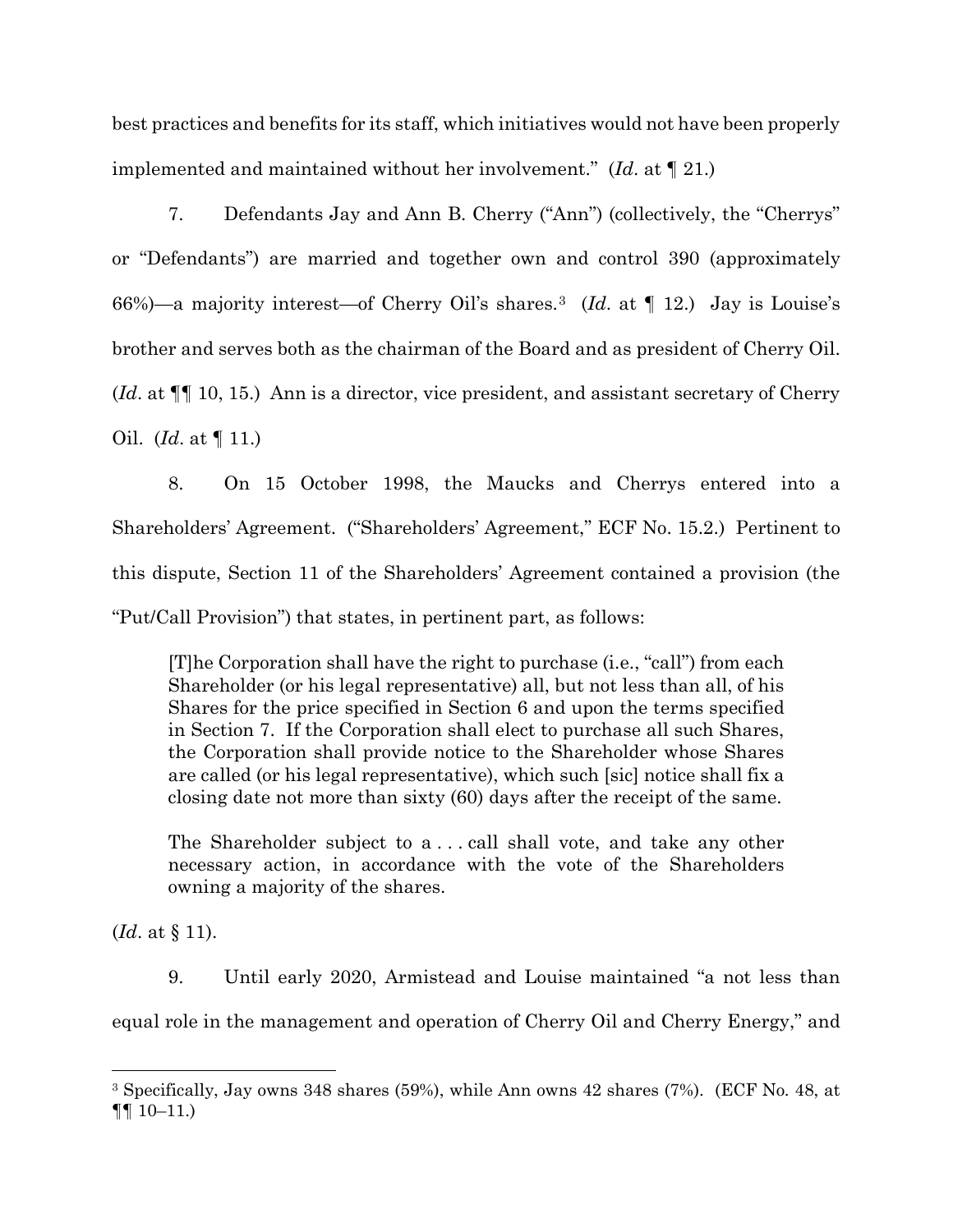Plaintiffs allege that "with Armistead's leadership, Cherry Oil's performance has steadily improved." (ECF No. 48, at ¶¶ 27, 40.) Plaintiffs assert that "[t]oday, Cherry Oil—and more broadly—Cherry Energy are successful" and that "Armistead's skills were necessary to . . . achieve that success." (*Id*. at ¶ 33.)

10. Plaintiffs further allege that "since Armistead joined Cherry Energy's management, Jay has voluntarily and steadily turned over his remaining, limited responsibilities to Armistead, and Ann has maintained virtually no presence at this business." (*Id*. at ¶ 23.) These circumstances—along with the success of Cherry Oil under Armistead and Louise's leadership—created the Maucks' expectation "that they would [continue to] be involved in management decisions as they have since" they joined Cherry Oil. (*Id*. at ¶¶ 38–40.)

11. Nevertheless, in or around 2007, the dispute that ultimately gave rise to this lawsuit began when Jason Cherry ("Jason")—Jay and Ann's son—joined Cherry Oil as an employee. (*Id*. at ¶ 45.) Plaintiffs allege that Jason lacks "commit[ment] to developing the skills or doing the work necessary to succeed on individual merit, rather than nepotism," pointing to critical reviews of Jason's job performance by company employees and a "family business consultant." (*Id*. at ¶¶ 46, 48; *see* ECF Nos. 48.3–5.)

12. Plaintiffs' dissatisfaction with Jason's performance at Cherry Oil derives in part from their concern over the prospect of Jason ultimately obtaining control of Cherry Oil—given "Jay's desire to retire and to complete estate planning,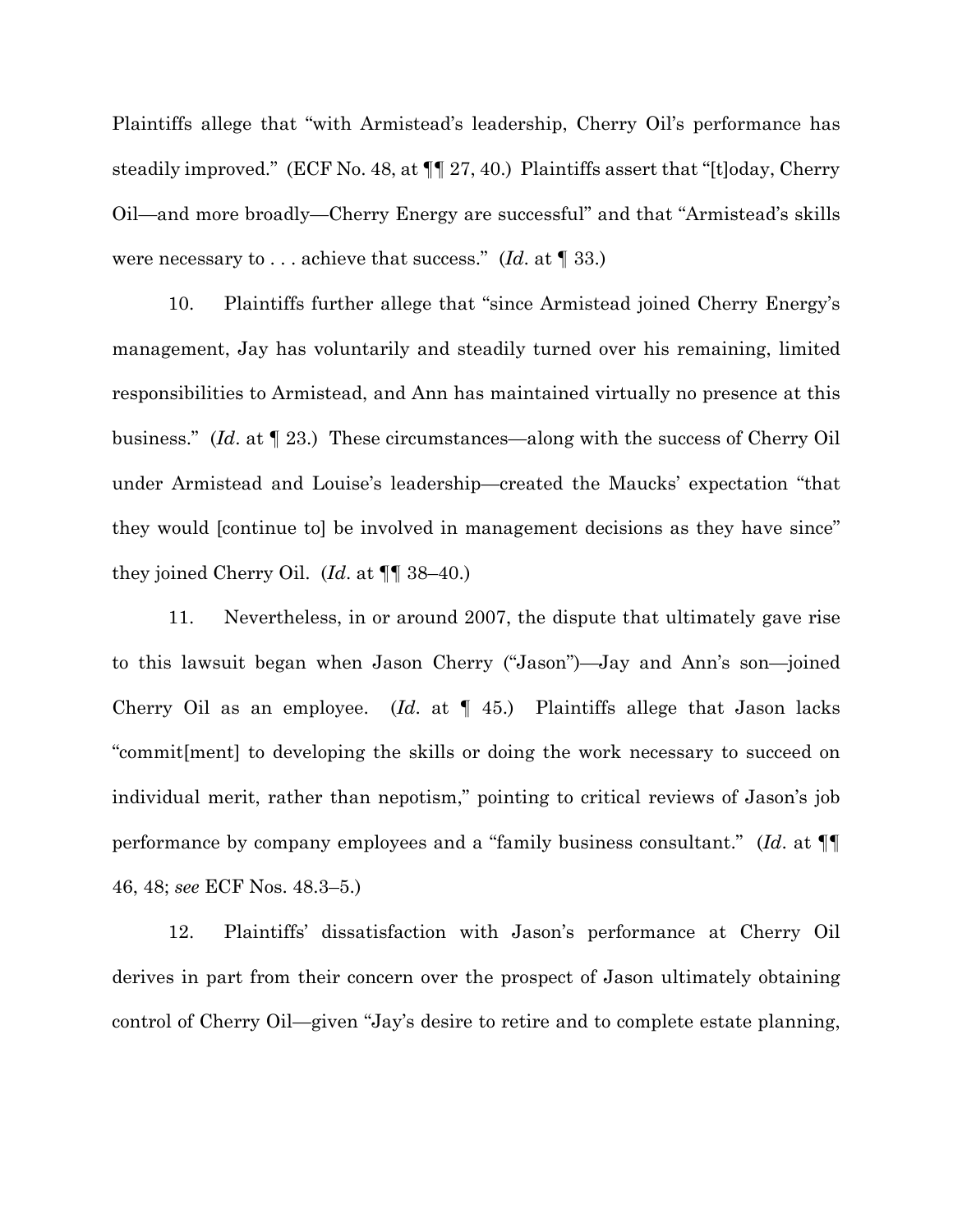part of which involves leaving Jason, despite chronic shared concerns of all parties, potentially in a controlling ownership position." (ECF No. 48, at ¶ 49.)

13. Starting in 2018, efforts were made by the Maucks and Cherrys to address Jason's "dysfunctional contributions to the business" such that a "cooperative solution" could be reached as to the "continuing operation of Cherry Energy after Jay and/or Armistead's retirement." (*Id*. at ¶¶ 50–56.) These efforts included (a) consulting Cherry Oil's general counsel; (b) each side hiring their own corporate legal counsel and a professional mediator; (c) Armistead and Louise "openly discuss[ing] their expectations"; (d) implementation and preparation of an "accountability chart"; and (e) the hiring of Maggie Cherry— Jason's wife—to "remedy the problems created by Jason[.]" (*Id*.) While these efforts "seemingly made progress," they did not lead to any final resolution. (*Id*. at ¶¶ 50, 56.)

14. After the parties' negotiations failed, Plaintiffs allege that over the last twenty-two months leading up to this lawsuit,

Jay and Ann have acted in concert to divide the extended family, setting brother against sister as Jay and Ann seek to consolidate their control over Cherry Oil to themselves for the benefit of themselves and what they call their "next generation" to the exclusion and at the expense of Armistead and Louise and Cherry Oil.

(*Id*. at ¶ 55.) Plaintiffs contend that Jay and Ann launched a secret effort to undermine them because Plaintiffs objected to their "reckless desire to entrust Cherry [Oil] to Jason." (*Id*. at ¶ 58.) Plaintiffs allege that "Jay and Ann have abused their majority status and positions on the board and in management of Cherry Oil to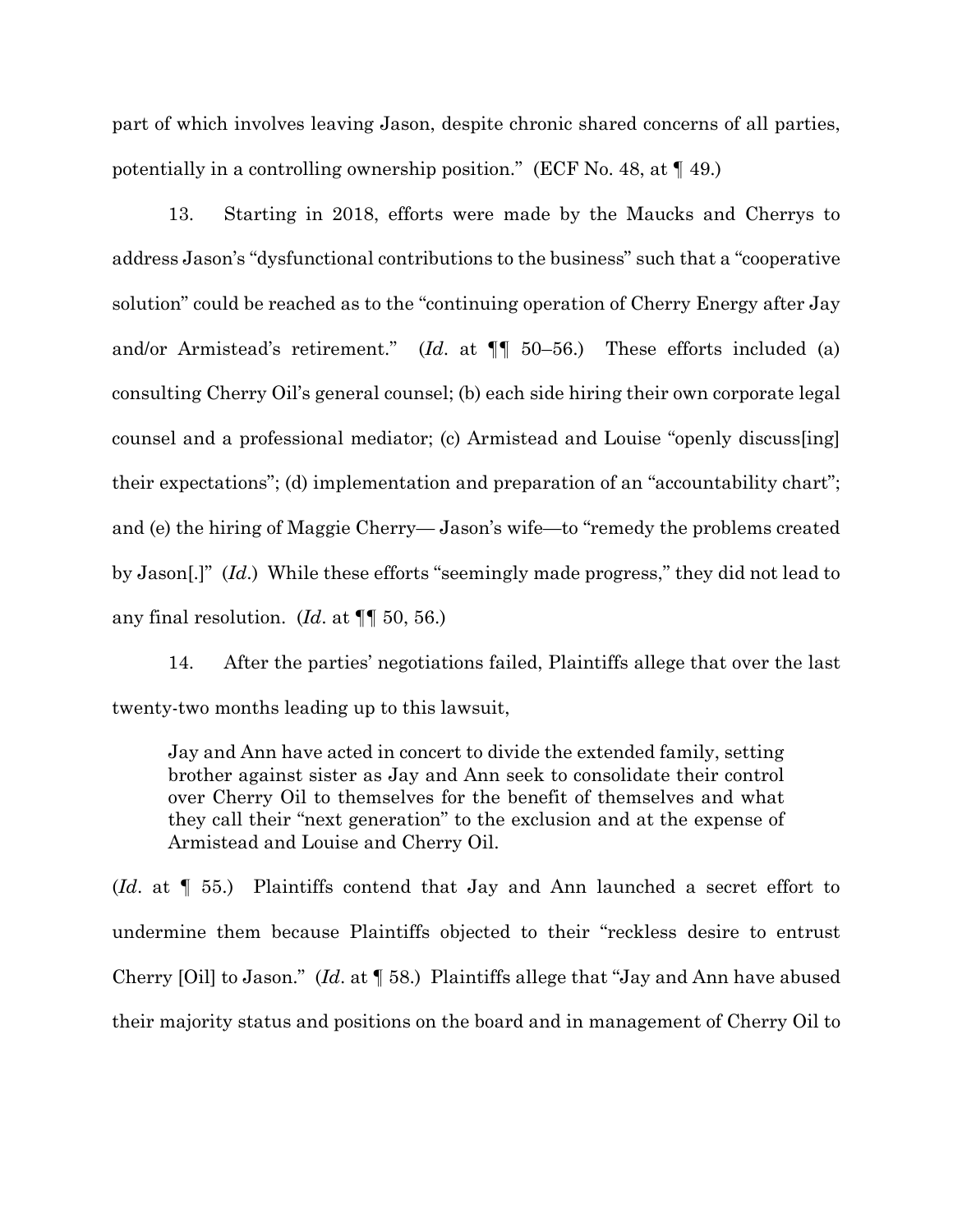benefit themselves and their immediate families at the expense of Armistead and Louise and Cherry Oil." (*Id*. at ¶ 66.)

15. The SAC sets out various examples of acts committed by Jay and Ann that Plaintiffs contend demonstrate the Cherrys' desire to marginalize Armistead and Louise while simultaneously increasing Jason's role within the company. Plaintiffs assert that the Cherrys' conduct constituted "breach[es] of Armistead and Louise's reasonable expectations regarding management of Cherry Oil." (*Id*. at ¶¶ 59–66.)

16. For example, the SAC includes allegations that: Ann referred to Armistead as "scary," "crazy," a "bully," and a "monster" to other Cherry Oil employees; Jay and Jason "frustrated a critical employee to the point that he quit so that Jason could assume his position"; Jay and Ann made modifications to the management of Cherry Oil that are "a stark departure from how the business has been run[,]" including "counterproductive" personnel and operational changes; Jay and Ann "allow[ed] Jason to take charge of areas under Armistead's longstanding areas of responsibility" and "actively work[ed] to frustrate initiatives Armistead brought to Cherry Oil"; and Jay and Ann have used their positions of power and control to unlawfully "enable and pursue pointless investigations" of Plaintiffs. (*Id*. at  $\P$  59(a)–(b), (d), and (f).)

17. Further, the SAC asserts that "Jay and Ann failed to exercise good faith, care, and diligence to make Cherry Oil's assets and opportunities produce the largest possible profit," including: allowing the loss of Cherry Oil's best propane driver; removing books and records from the company and then withholding a "key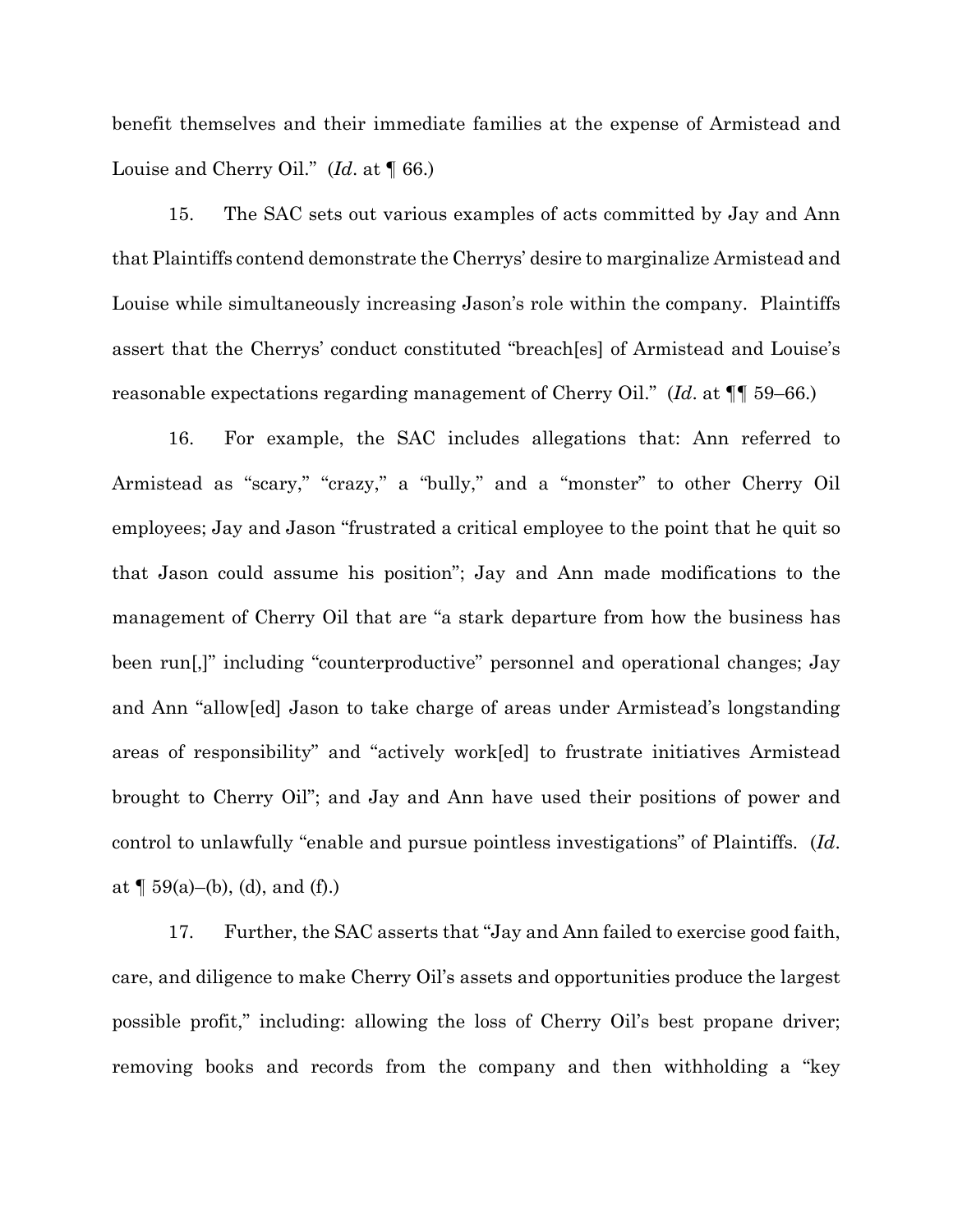document"; executing "significant contracts without reading them"; generating "significant customer management and retention problems"; "allowing fuel to be delivered to known high risk credit customers"; "misrepresenting Armistead's true intentions"; and "abandon[ing] . . . technology training and investments." (*Id*. at ¶  $61(a)–(g)$ .)

18. On 9 April 2021, Plaintiffs sent a letter (the "Derivative Demand Letter") to Cherry Oil demanding that the company take appropriate action with regard to their allegations of misconduct by the Cherrys. (*Id*. at ¶ 67; *see* "Derivative Demand Letter," ECF No. 48.13.) The Derivative Demand Letter detailed much of the same alleged misconduct that is alleged in Plaintiffs' pleadings in this action and included a demand that Cherry Oil "immediately take all reasonable steps to compel the [Cherrys] to cease their unlawful conduct and obtain appropriate relief from them." (ECF No. 48.13, at p. 4.) The Derivative Demand Letter further stated: "Please respond to this demand as quickly as possible. In the event that [Cherry Oil] fails to meet the demand stated above, the Shareholders may bring litigation on [Cherry Oil's] behalf to force the Prospective Defendants to remedy the harms outlined [in this letter] through monetary damages[.]" (*Id*.)

19. Before receiving a response to the Derivative Demand Letter, Plaintiffs filed their original complaint in this action in Lenoir County Superior Court on 6 May 2021 against Defendants Cherry Oil, Jay, and Ann. (ECF No. 3.) The complaint asserted five claims for relief: (1) dissolution of Cherry Oil pursuant to N.C.G.S. § 55- 14-30; (2) removal of Jay and Ann as directors under N.C.G.S. § 55-8-09; (3) breach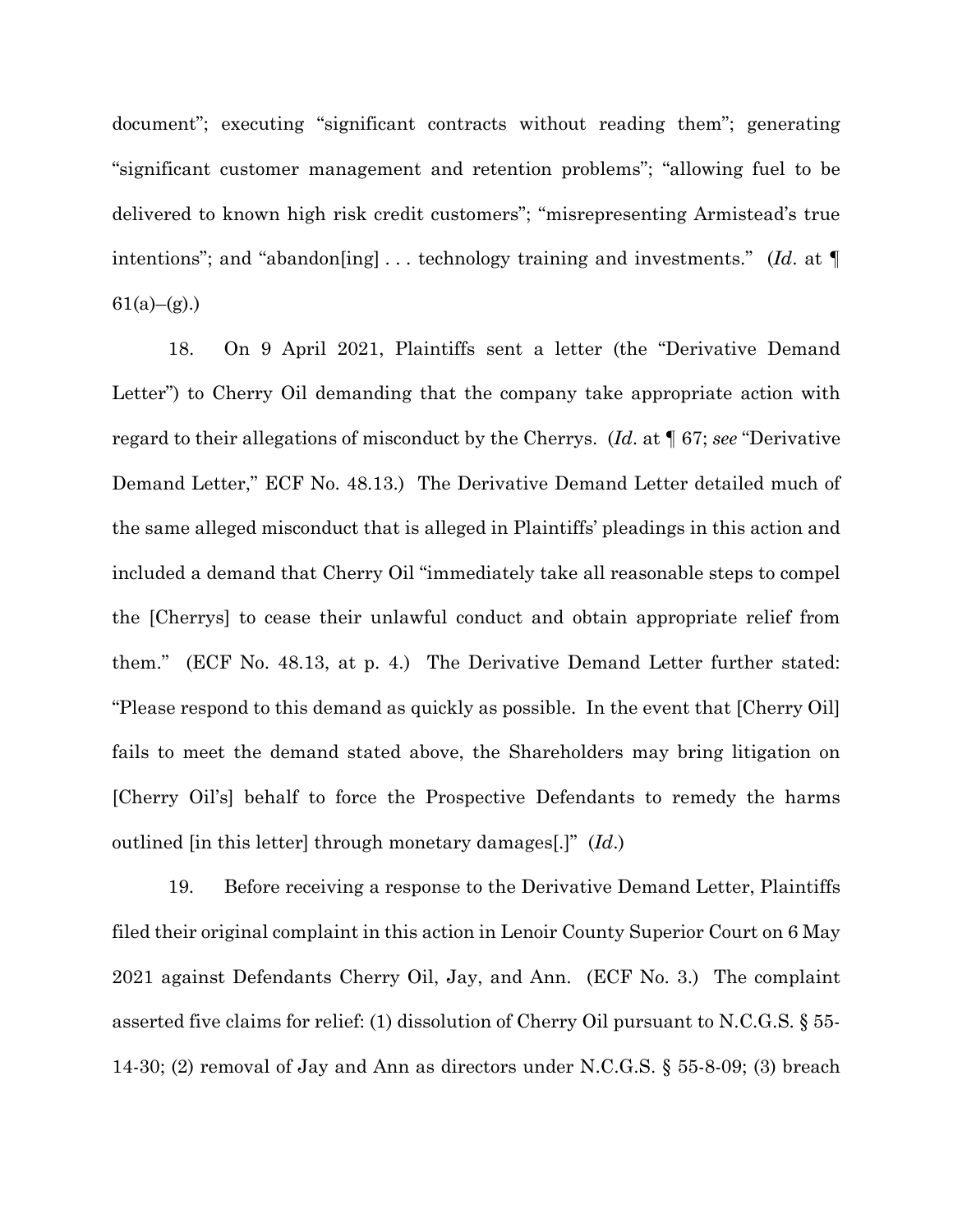of fiduciary duty and constructive fraud against Jay and Ann; (4) breach of contract against Jay; and (5) a putative claim for constructive trust against Jay and Ann. No derivative claims were asserted at that time.

20. On 7 June 2021, this action was designated as a mandatory complex business case and assigned to the Honorable Gregory P. McGuire. (Design. Ord., ECF No. 1; Assign. Ord., ECF No. 2.)

21. Plaintiffs assert that "[a]fter Armistead and Louise filed the [i]nitial Complaint, Jay and Ann intensified and amplified their prior misconduct" in a number of ways, including the following: (1) Jay and Ann improperly noticed a 16 June 2021 shareholders meeting where Louise was purportedly removed from the Board (ECF No. 48, at ¶ 81); (2) Jay and Ann improperly noticed a 16 June 2021 directors meeting with the "new" Board (composed of only Jay, Ann and Armistead) to approve a "call" to purchase Plaintiffs' shares in Cherry Oil pursuant to the Shareholders' Agreement (*Id*. at ¶ 84); (3) the books and records made available to Plaintiffs prior to the 16 June 2021 directors meeting "did not include the [S]hareholder [A]greement to which Jay, Ann, and [Defendants' counsel] cited during the meetings and upon which they now rely to allege a right to purchase Armistead and Louise's shares" (*Id*. at ¶ 82); (4) Jay and Ann hired their own previously retained counsel, Womble Bond Dickinson (US) LLP ("Womble Bond"), to also serve as counsel for Cherry Oil despite Armistead and Louise's objections due to perceived conflicts of interest (*Id*. at ¶ 88); and (5) since the Board purportedly voted to purchase Armistead and Louise's shares, "Jay and Ann and Cherry Oil have done nothing to make [the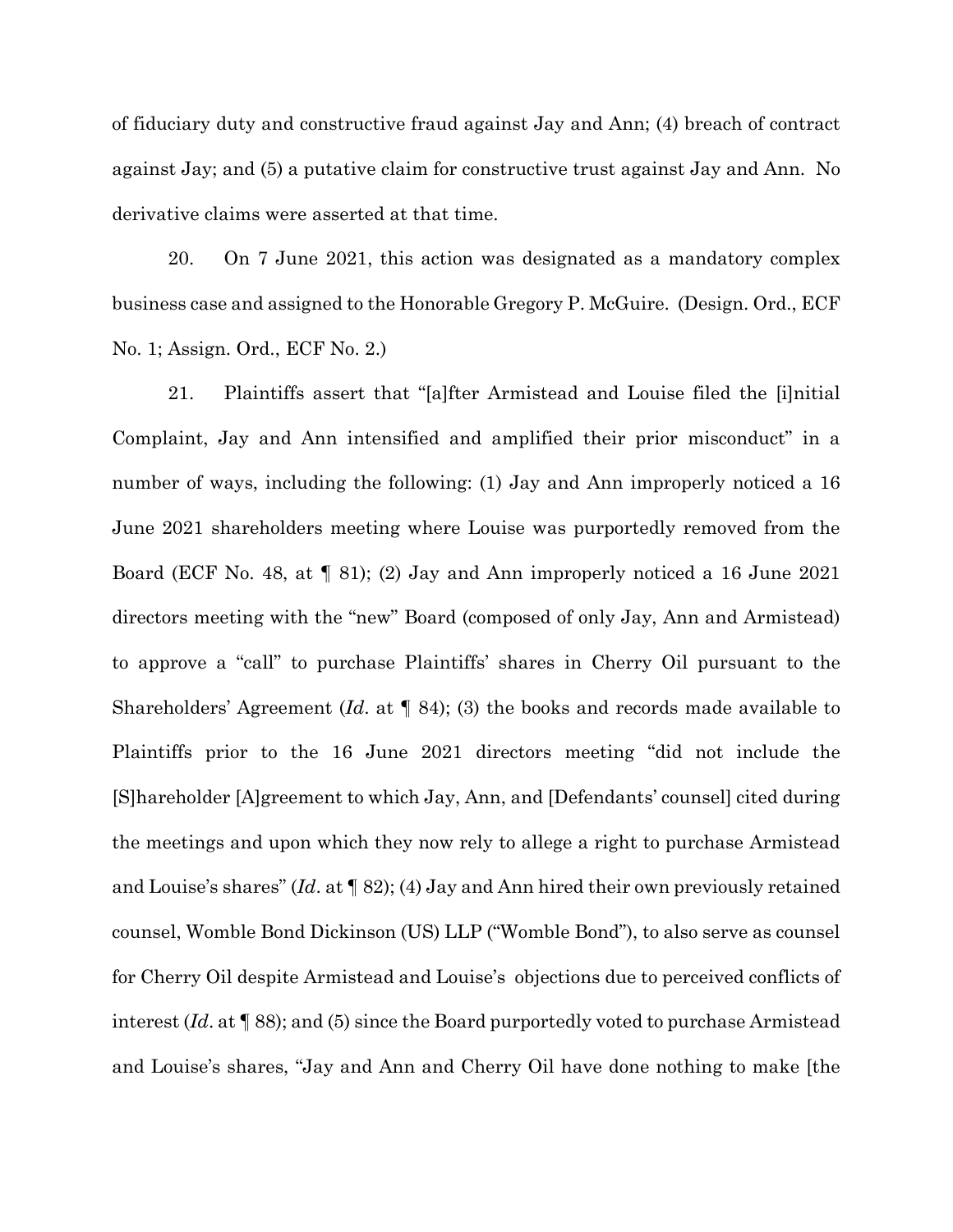purchase] happen" pursuant to the terms of the Shareholders' Agreement (*Id*. at ¶ 85).

22. On 1 July 2021, this action was reassigned to the undersigned. (Reassign. Ord., ECF No. 11.)

23. On 29 July 2021, Plaintiffs filed a First Amended Complaint ("FAC," ECF No. 18) naming Jay, Ann, and Cherry Oil as Defendants—reiterating their prior allegations and adding derivative claims against Jay and Ann for gross negligence/willful misconduct; breach of fiduciary duty; constructive fraud; and a claim seeking the removal of Jay and Ann as directors under N.C.G.S. § 55-8-09.

24. On 20 September 2021, this Court denied Plaintiffs' Motion to Disqualify Womble Bond (ECF No. 12) as counsel for Cherry Oil, concluding that Womble Bond was permitted to simultaneously represent the interests of both Cherry Oil and the Cherrys.[4](#page-9-0) (ECF No. 28.)

25. On 6 December 2021, this Court granted Plaintiffs leave to file the SAC (ECF No. 46), which was filed shortly thereafter. (ECF No. 48.)

26. The SAC contains the following combination of derivative and individual claims: (1) a claim for dissolution of Cherry Oil pursuant to N.C.G.S. § 55-14-30 (brought individually by Plaintiffs against Cherry Oil) (*Id*. at ¶¶ 93–103); (2) breach of fiduciary duty and constructive fraud claims (brought individually by Plaintiffs against Jay and Ann) (*Id*. at ¶¶ 104–19); (3) a breach of contract claim (brought

<span id="page-9-0"></span><sup>4</sup> Specifically, this Court found that the allegations in the FAC did not amount to "serious charges of wrongdoing" by Jay and Ann as directors of Cherry Oil that would necessitate the Cherrys and Cherry Oil being represented by separate counsel. *Mauck*, 2021 NCBC LEXIS 81, at \*\*21.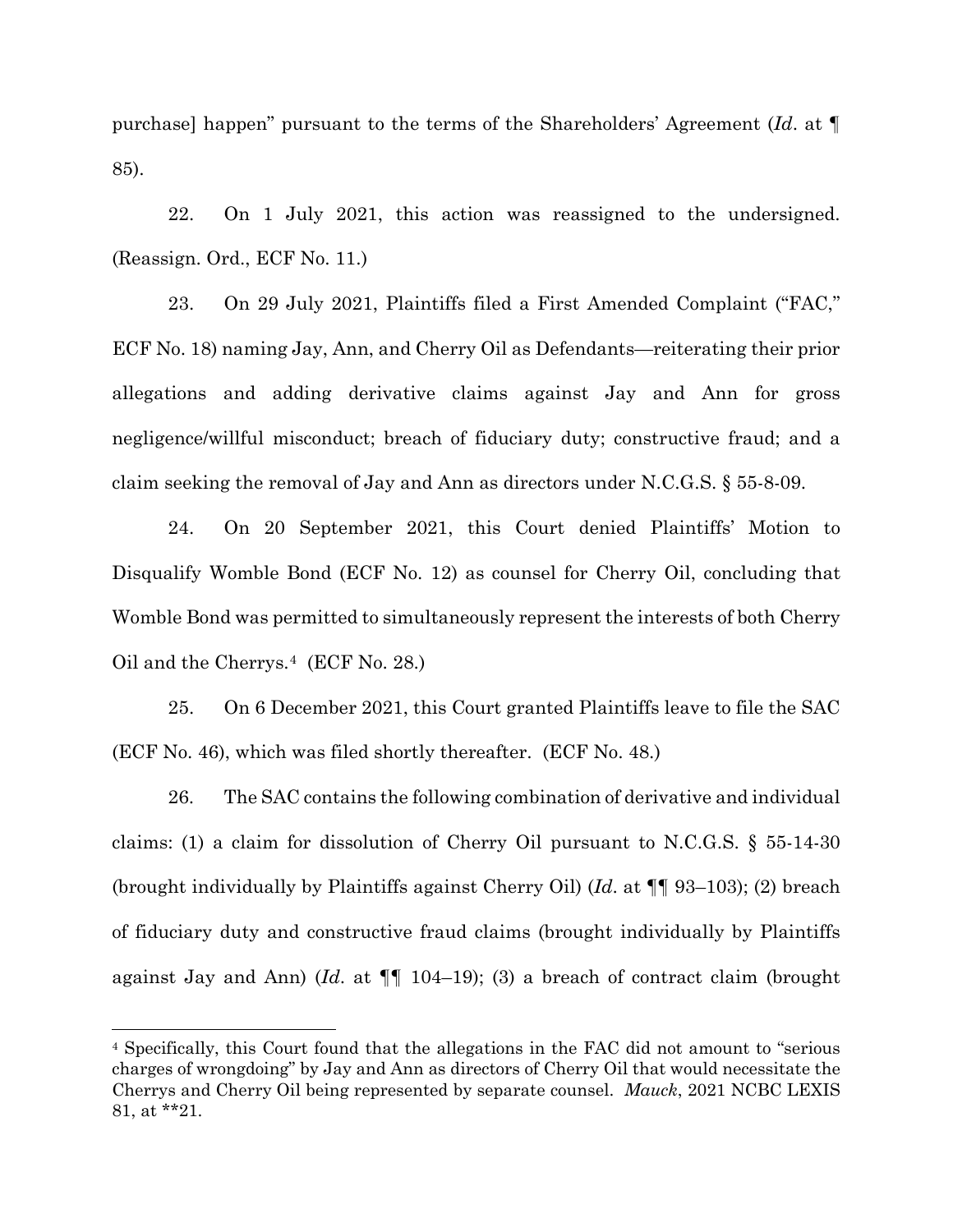individually by Armistead against Jay with regard to an alleged agreement by Jay to transfer 30 shares of Cherry Oil to Armistead) (*Id*. at ¶¶ 120–32); (4) a claim for constructive trust (brought individually by Plaintiffs against Jay and Ann) (*Id*. at ¶¶ 133–38); (5) a claim for "gross negligence/willful misconduct" (brought derivatively on behalf of Cherry Oil against Jay and Ann) (*Id*. at ¶¶ 139–41); (6) a breach of fiduciary duty claim (brought derivatively on behalf of Cherry Oil against Jay and Ann) (*Id*. at ¶¶ 142–45); (7) a constructive fraud claim (brought derivatively on behalf of Cherry Oil against Jay and Ann) (*Id*. at ¶¶ 146–49); (8) a claim for removal of Jay and Ann as directors of Cherry Oil pursuant to N.C.G.S. § 55-8-09 (brought derivatively on behalf of Cherry Oil) (*Id*. at ¶¶ 150–55); and (9) a breach of contract claim (brought individually by Plaintiffs against all Defendants for allegedly "fail[ing] to take reasonable and necessary steps [pursuant to the Shareholders' Agreement] to complete the call transaction while exercising dominion and control over [Plaintiffs'] shares") (*Id*. at ¶¶ 156–64).

27. On 12 January 2022, Defendants filed the present Motion to Dismiss, requesting that the Court dismiss with prejudice all of the claims asserted by Plaintiffs in the SAC pursuant to Rules  $12(b)(1)$  and  $12(b)(6)$ . (ECF No. 49.)

28. The Court held a hearing on the Motion to Dismiss on 4 March 2022. The Motion is now ripe for resolution.

#### **LEGAL STANDARD**

29. "Standing is a necessary prerequisite to a court's proper exercise of subject matter jurisdiction." *In re A.S.M.R.*, 375 N.C. 539, 542 (2020) (cleaned up).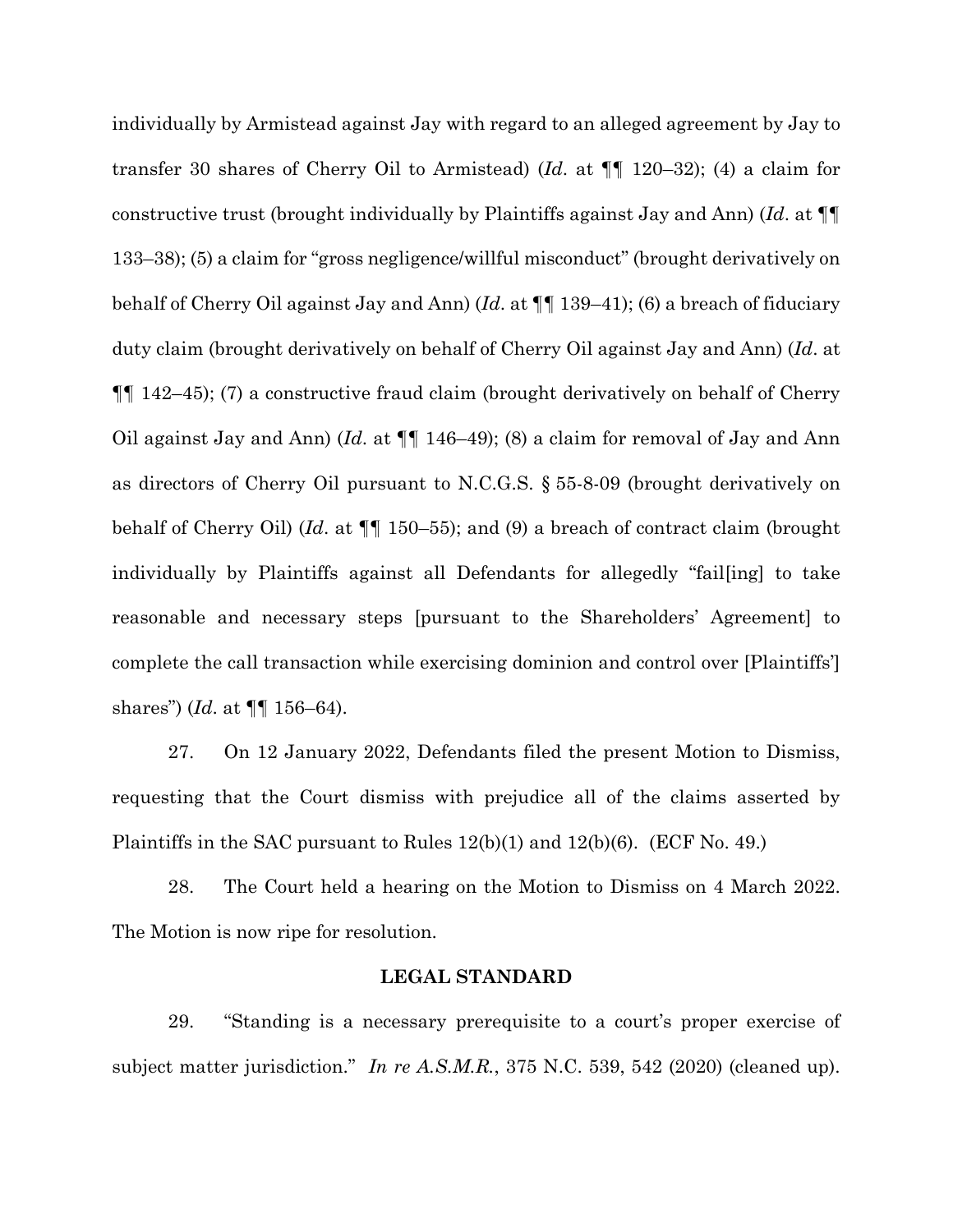Rule 12(b)(1) requires the dismissal of any action "based upon a trial court's lack of jurisdiction over the subject matter of the claim." N.C.G.S. § 1A-1, Rule 12(b)(1).<sup>[5](#page-11-0)</sup> The plaintiff bears the burden of establishing subject matter jurisdiction. *See Harper v. City of Asheville*, 160 N.C. App. 209, 217 (2003). In ruling on a motion to dismiss for lack of standing pursuant to Rule 12(b)(1), the Court "may consider matters outside the pleadings" in determining whether subject matter jurisdiction exists, *Harris v. Matthews*, 361 N.C. 265, 271 (2007), and must "view the allegations [of the complaint] as true and the supporting record in the light most favorable to the nonmoving party[,]" *Mangum v. Raleigh Bd. of Adjustment*, 362 N.C. 640, 644 (2008).

30. In contrast, in ruling on a motion to dismiss under Rule 12(b)(6), the Court may only consider the pleading and "any exhibits attached to the [pleading,] *Krawiec v. Manly*, 370 N.C. 602, 606 (2018), in order to determine whether "as a matter of law, the allegations of the complaint, treated as true, are sufficient to state a claim upon which relief can be granted under some [recognized] legal theory," *Forsyth Mem'l Hosp., Inc. v. Armstrong World Indus., Inc.*, 336 N.C. 438, 442 (1994) (quoting *Lynn v. Overlook Dev.*, 328 N.C. 689, 692 (1991)). The Court must view the allegations in the complaint "in the light most favorable to the non-moving party." *Christenbury Eye Ctr., P.A. v. Medflow, Inc.*, 370 N.C. 1, 5 (2017) (quoting *Kirby v. N.C. Dep't of Transp.*, 368 N.C. 847, 852 (2016)).

<span id="page-11-0"></span><sup>&</sup>lt;sup>5</sup> The Court notes that "[a] plaintiff's standing to assert its claims may be challenged under either Rule 12(b)(1) or Rule 12(b)(6)[.]" *Raja v. Patel*, 2017 NCBC LEXIS 25, at \*11 (N.C. Super. Ct. Mar. 23, 2017).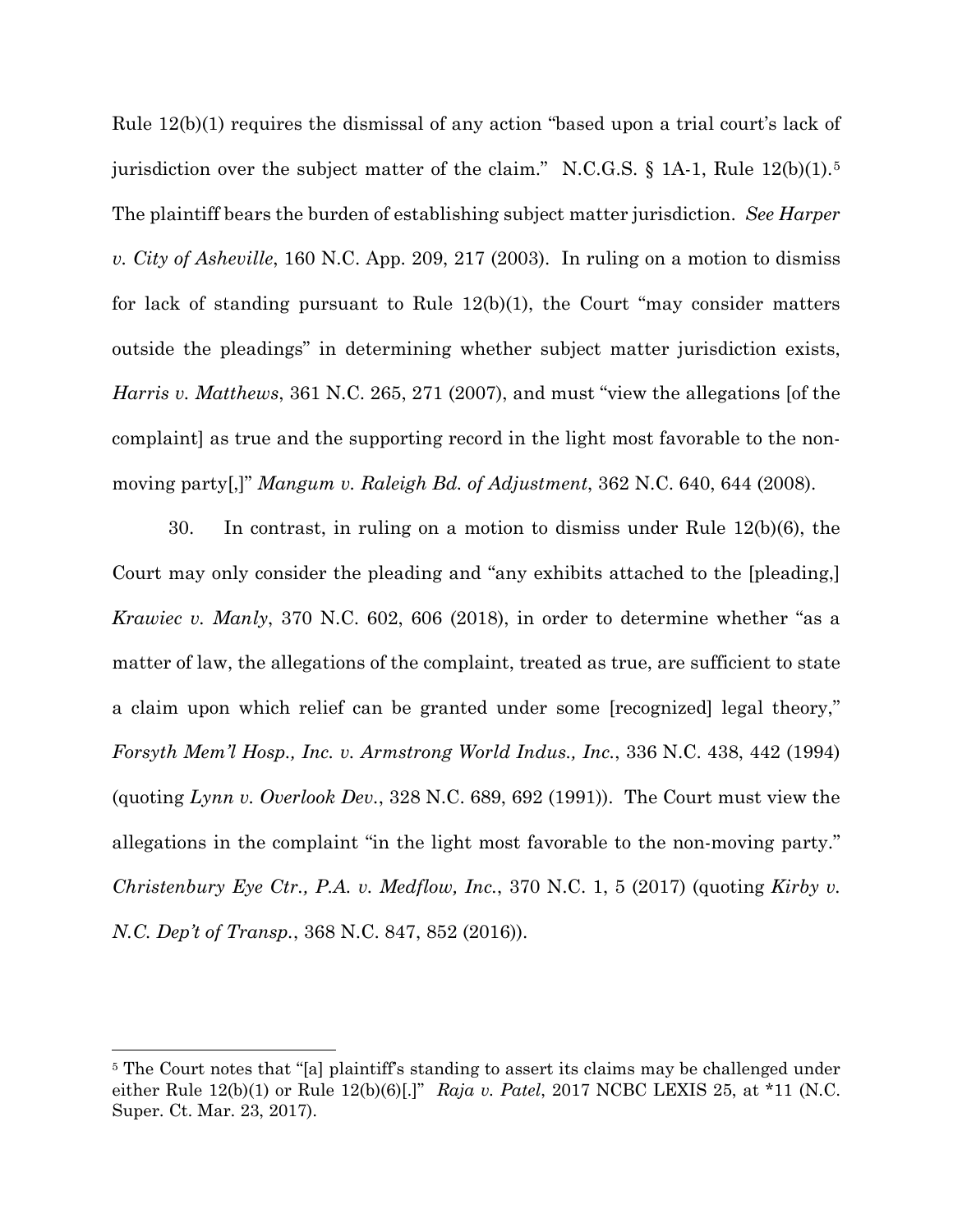31. "It is well-established that dismissal pursuant to Rule 12(b)(6) is proper when (1) the complaint on its face reveals that no law supports the plaintiff's claim; (2) the complaint on its face reveals the absence of facts sufficient to make a good claim; or (3) the complaint discloses some fact that necessarily defeats the plaintiff's claim." *Corwin v. British Am. Tobacco PLC*, 371 N.C. 605, 615 (2018) (cleaned up). Additionally, the Court may "reject allegations [in the complaint] that are contradicted by the documents attached, specifically referred to, or incorporated by reference in the complaint." *Laster v. Francis*, 199 N.C. App. 572, 577 (2009); *see also Oberlin Capital, L.P v. Slavin*, 147 N.C. App. 52, 60 (2001) (stating that in deciding a Rule 12(b)(6) motion, the Court may consider documents to which the complaint specifically refers).

32. With regard to the present Motion to Dismiss, Defendants contend that Plaintiffs lack standing to assert a dissolution claim and, as such, the Court will analyze that portion of their Motion pursuant to Rule 12(b)(1). Defendants seek to dismiss the remaining claims in the SAC for failure to state a valid claim for relief. Those claims will therefore be analyzed pursuant to Rule 12(b)(6).

#### **ANALYSIS**

#### **A. Dissolution Claim**

33. N.C.G.S. § 55-14-30 provides, in pertinent part, as follows:

The Superior Court may dissolve a corporation: . . . (2) [i]n a proceeding by a shareholder if it is established that . . . (ii) liquidation is reasonably necessary for the protection of the rights and interests of the complaining shareholder;  $\ldots$  [or] (iv) the corporate assets are being misapplied or wasted[.]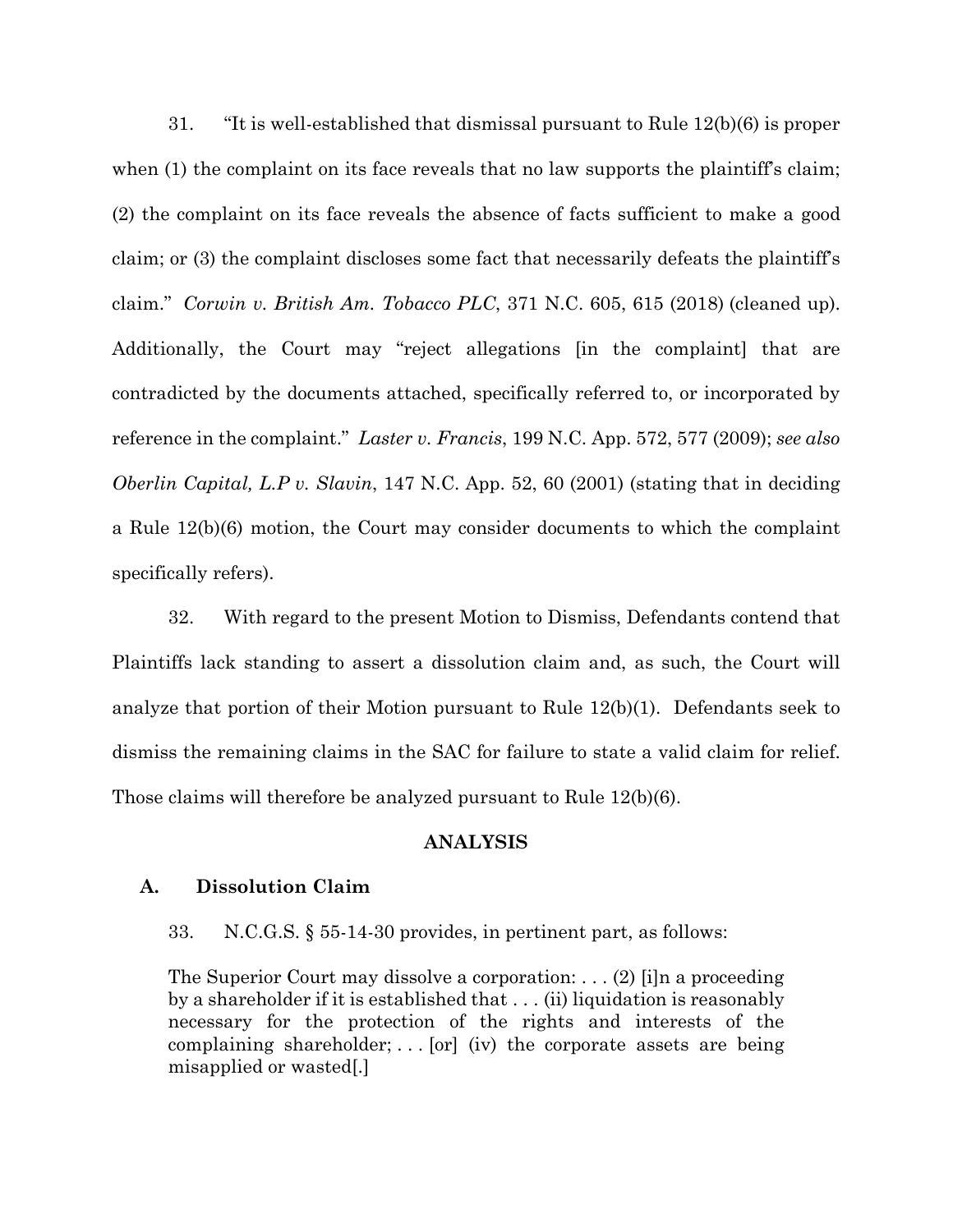N.C.G.S. § 55-14-30(2)(ii), (iv).

34. Plaintiffs' first cause of action seeks judicial dissolution of Cherry Oil under N.C.G.S. § 55-14-30 based on theories of both frustration of reasonable expectations and waste of corporate assets. (ECF No. 48, at ¶¶ 96, 100.)

35. With respect to claims for dissolution under  $\S$  55-14-30(2)(ii), the North Carolina Business Corporation Act ("BCA") provides an alternative to dissolution by allowing the corporation to purchase the shares of the complaining shareholder:

In a proceeding brought by a shareholder under [N.C.]G.S. [§] 55-14-  $30(2)(ii)$  in which the court determines that dissolution would be appropriate, the Court shall not order dissolution if, after such determination, the corporation elects to purchase the shares of the complaining shareholder at their fair value, as determined in accordance with such procedures as the court may provide.

N.C.G.S. § 55-14-31(d).

36. Defendants argue that Plaintiffs lack standing to assert a dissolution claim such that dismissal of the claim is appropriate under Rule 12(b)(1). Defendants contend that any "reasonable expectations" of Plaintiffs were addressed in the Put/Call Provision of the Shareholders' Agreement, which they contend "provides [Plaintiffs] with only two remedies for their discontent: they may put their shares to the company or their shares may be called by it." (ECF No. 53, at p. 1.)

37. Plaintiffs do not deny signing the Shareholders' Agreement or argue that its terms are unconscionable. Instead, they argue that Defendants' standing argument fails because (1) a shareholders' agreement cannot circumvent the statutory process for dissolution available to shareholders in N.C.G.S. § 55-14-30; (2) the Shareholders' Agreement has been "superseded by the conduct of the parties"; (3)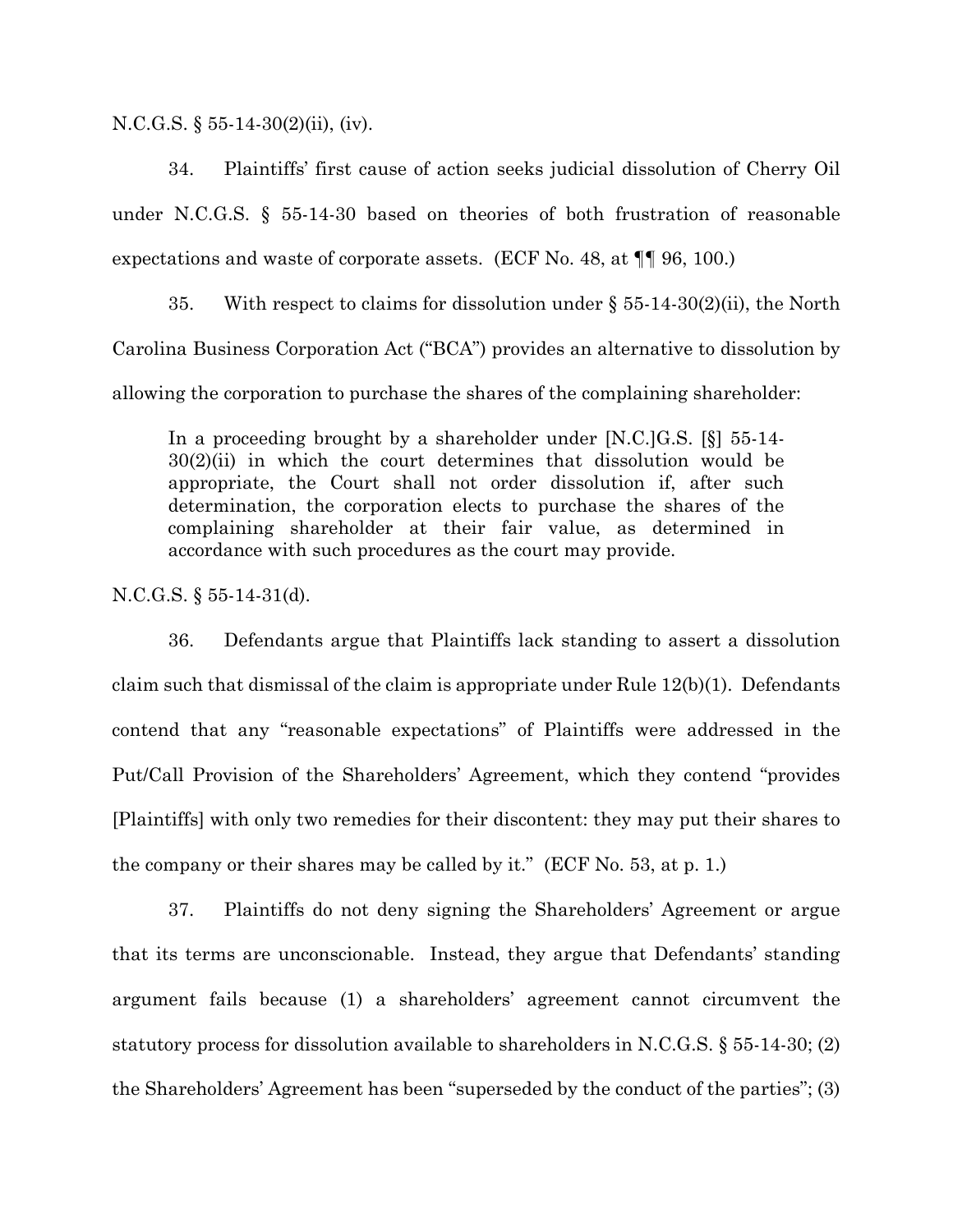the call of Plaintiffs' shares was invalid due to insufficient notice of the shareholder meeting; and (4) Cherry Oil has not yet actually purchased Plaintiffs' shares. (ECF No. 52, at pp. 4–5.) In addition, Plaintiffs assert that if their shares are to be bought by Cherry Oil, the buyout should occur pursuant to the procedure set out in N.C.G.S. § 55-14-31(d) and that the Court should oversee the process.

38. Plaintiffs' argument that a provision in a shareholders' agreement is invalid if it conflicts with the statutory provisions in the BCA regarding dissolution is incorrect. To the contrary, N.C.G.S. § 55-7-31, which governs shareholders' agreements, expressly provides that an agreement among shareholders in non-public corporations that complies with the terms of that statute is permissible "*even though it is inconsistent with one or more provisions of this Chapter*." N.C.G.S. § 55-7-31(b) (emphasis added). Further, the BCA provides that a shareholders' agreement is valid if, as here, it "governs the exercise of the corporate powers or the management of the business and affairs of the corporation or the relationship between or among the shareholders, the directors, and the corporation and is not contrary to public policy." *Id*. at (b)(8).

39. Thus, put/call provisions contained within a shareholders' agreement are legally effective. *See*, *e.g.*, *Harris v. Testar, Inc.*, 243 N.C. App. 33, 40 (2015) (enforcing call provision in stockholders' agreement requiring shareholder to sell his shares to the corporation upon termination of employment); *see also* 1 ROBINSON ON NORTH CAROLINA CORPORATION LAW § 9.05[3] (2021) (explaining that "call" provisions are one of the "most frequently encountered" provisions in shareholders' agreements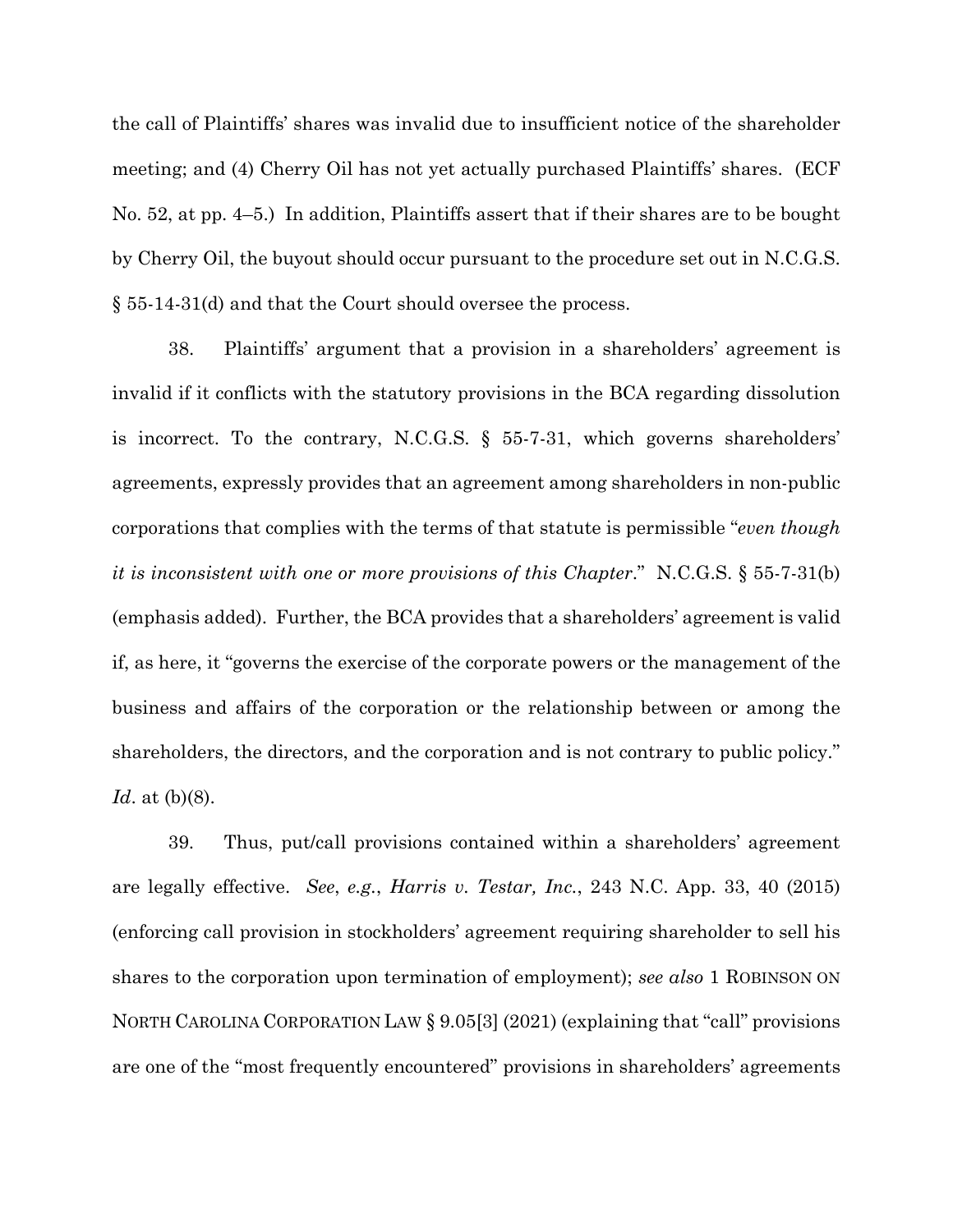of close corporations, and they "may be useful to give controlling shareholders an alternative to eliminating dissident minority shareholders" by more complicated means).

40. Here, the shareholders of Cherry Oil—Jay, Ann, Armistead, and Louise—entered into a Shareholders' Agreement in 1998 in which they bound themselves to a procedure that serves as an alternative to bringing a judicial dissolution action. This procedure is contained in the Put/Call Provision of Section 11 of the Shareholders' Agreement, which grants Cherry Oil the right to purchase ("call")—or the shareholder the right to sell ("put")—all of the shareholder's shares at fair market value. (ECF No. 15.2, at § 11.) Although Plaintiffs would clearly prefer to pursue statutory dissolution of Cherry Oil pursuant to N.C.G.S. § 55-14-30, that option is no longer available to them.

41. The SAC is replete with allegations that Jay and Ann have acted inconsistently with Plaintiffs' reasonable expectations regarding their continuing status with Cherry Oil. But the Put/Call Provision in Section 11 of the Shareholders' Agreement reflects a bargained-for agreement between the shareholders that a shareholder's right to receive fair market value for his or her shares is sufficient to protect the "reasonable expectations" of minority shareholders such as the Maucks. *See Harris*, 243 N.C. App. at 39–40 (holding that where a complaining shareholder's shares were "called" by the corporation pursuant to a provision in the shareholders' agreement, the complaining shareholder's "reasonable expectations" were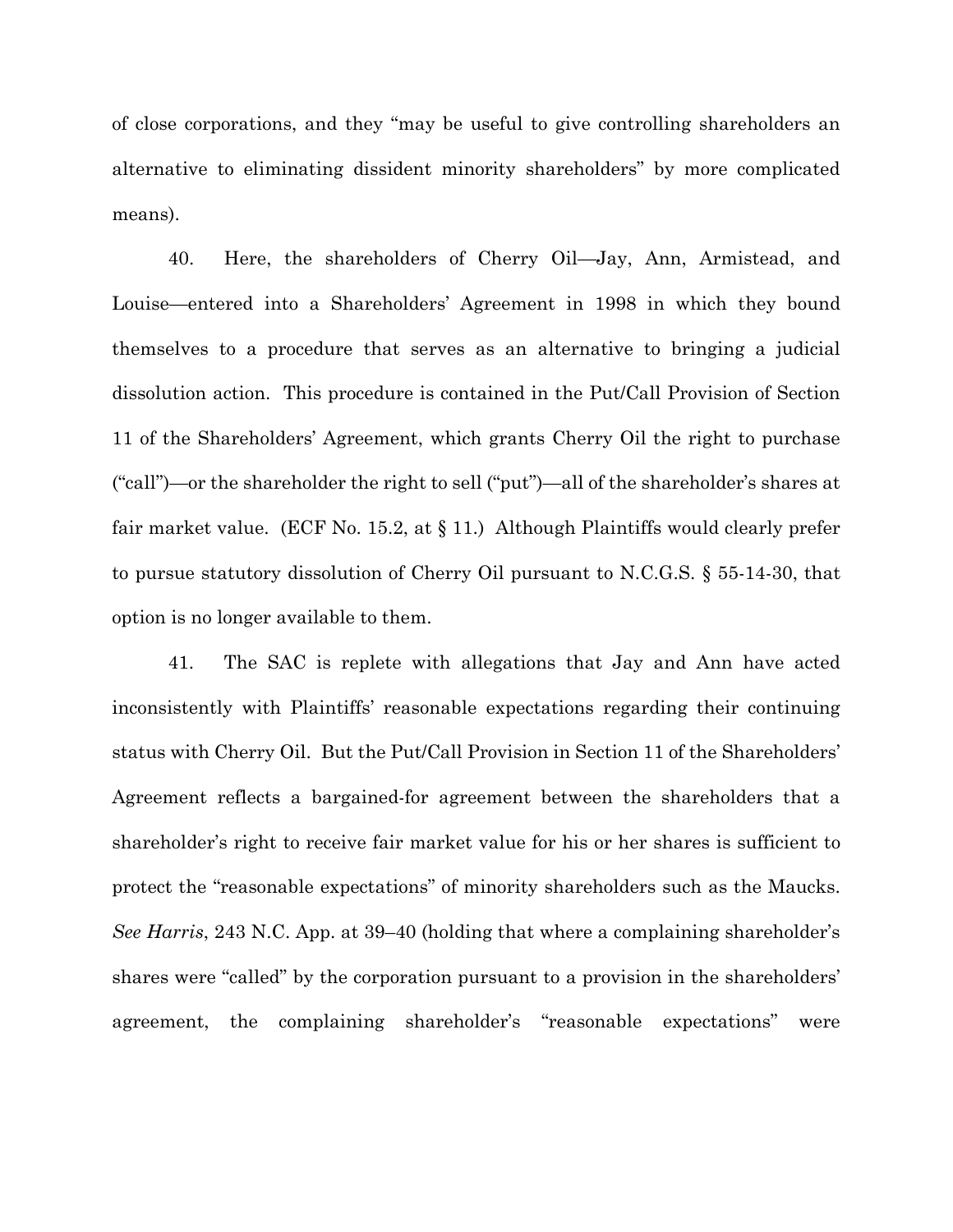"adequately protected" by the buying out of his shares at the price set forth in the "call" provision).

42. Although Plaintiffs argue that the Put/Call Provision was somehow superseded by the conduct of the parties since 1998, Plaintiffs have failed to make any cogent argument as to why this is so. Indeed, the Shareholders' Agreement contains a modifications clause, which states that "[n]o change or modification of this Agreement shall be valid unless the same be in writing and signed by all the parties hereto." (ECF No. 15.2, at § 16.) Plaintiffs concede that no such writing exists.

43. Finally, Plaintiffs' argument that their shares have not yet been purchased by Cherry Oil fares no better. As explained above, the very existence of the Put/Call Provision precludes Plaintiffs from effectively initiating a claim for statutory dissolution. To be sure, Plaintiffs are entitled to the benefit of their bargain under the Put/Call Provision and possess legal remedies if Cherry Oil does not comply with its obligations under the buy-out provision. But those remedies are separate from a statutory claim for dissolution.

44. Accordingly, Defendants' Motion to Dismiss Plaintiffs' first cause of action in the SAC seeking dissolution of Cherry Oil pursuant to N.C.G.S. § 55-14- 30(2)(ii) and (iv) is GRANTED, and the claim is DISMISSED without prejudice pursuant to Rule 12(b)(1).

### **B. Claim for Removal of Jay and Ann as Directors of Cherry Oil**

45. Plaintiffs' eighth cause of action is a derivative claim seeking the removal of Jay and Ann as Directors of Cherry Oil. (ECF No. 48, at ¶¶ 150–55.)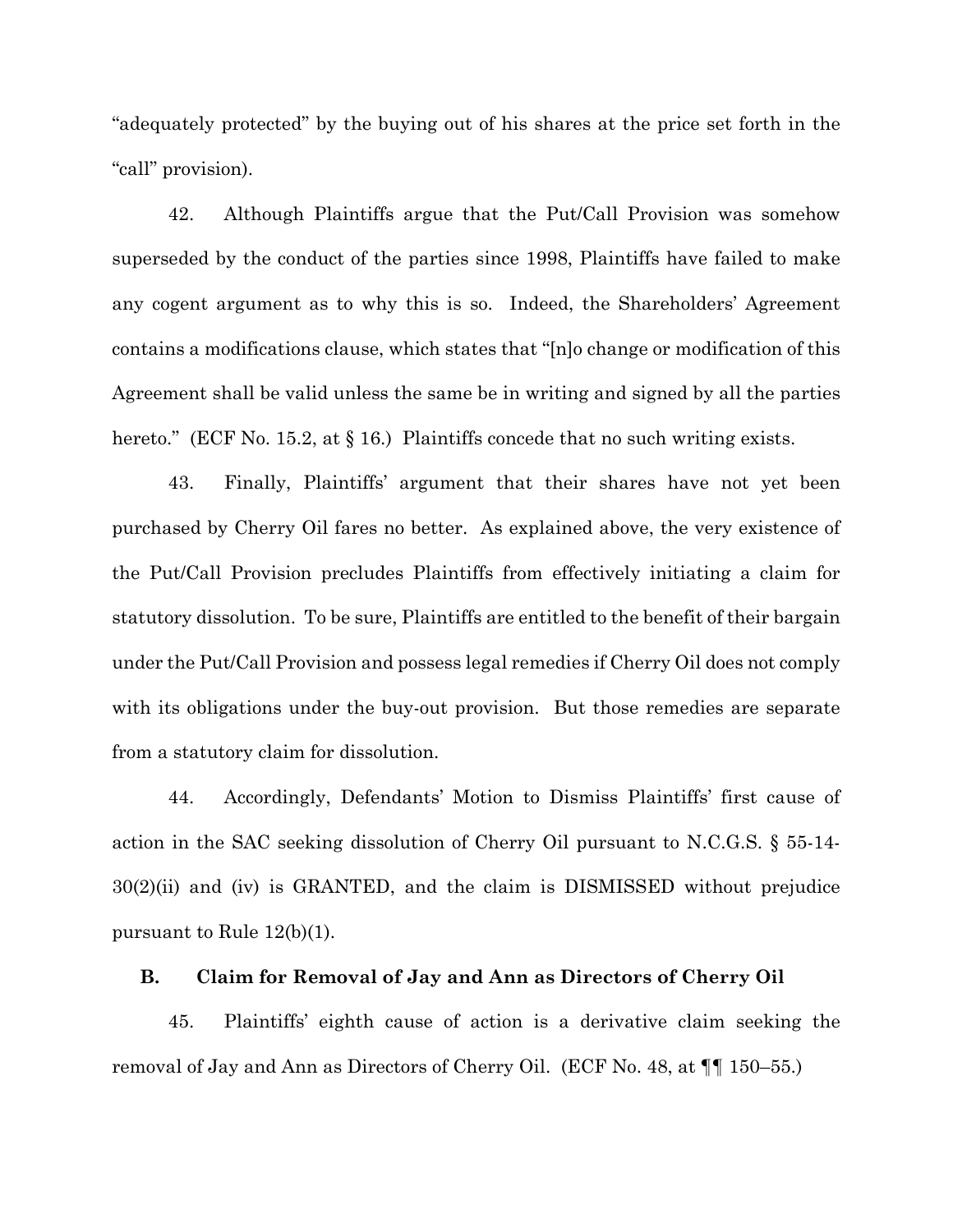46. N.C.G.S. § 55-8-09—titled "Removal of directors by judicial

proceeding"—provides, in pertinent part:

- (a) The superior court . . . may remove a director of the corporation from office in a proceeding commenced . . . by its shareholders holding at least ten percent (10%) of the outstanding shares of any class if the court finds that:
	- (1) The director engaged in fraudulent or dishonest conduct, or gross abuse of authority or discretion, with respect to the corporation; and
	- (2) Removal is in the best interest of the corporation.

N.C.G.S. § 55-8-09(a)(1)–(2). The Official Comment to this section further provides:

The purpose of [§ 55-8-09] is to permit the prompt and efficient elimination of dishonest directors. It is not intended to permit judicial resolution of internal corporate struggles for control except in those cases in which a court finds that the director has been guilty of wrongful conduct of the type described.

*Id*. at cmt. 2.

47. Defendants argue that Plaintiffs' removal claim should be dismissed because Plaintiffs have neither "alleged any fraudulent or dishonest conduct, or gross abuse by either Jay or Ann that could justify their removal as directors" nor have they alleged "any fact suggesting that removal of Jay or Ann would be in the best interest" of Cherry Oil. (ECF No. 50, at p. 10.)

48. In response, Plaintiffs contend that they "sufficiently allege specific instances of fraudulent or dishonest conduct," "gross abuse of authority or discretion," and "facts showing that removal of Jay or Ann would be in the best interest" of Cherry Oil. (ECF No. 52, at pp. 8–9 (referring to ECF No. 48, at ¶¶ 57, 59, 61, 63, 80–84, 90– 91, 144, and 152).)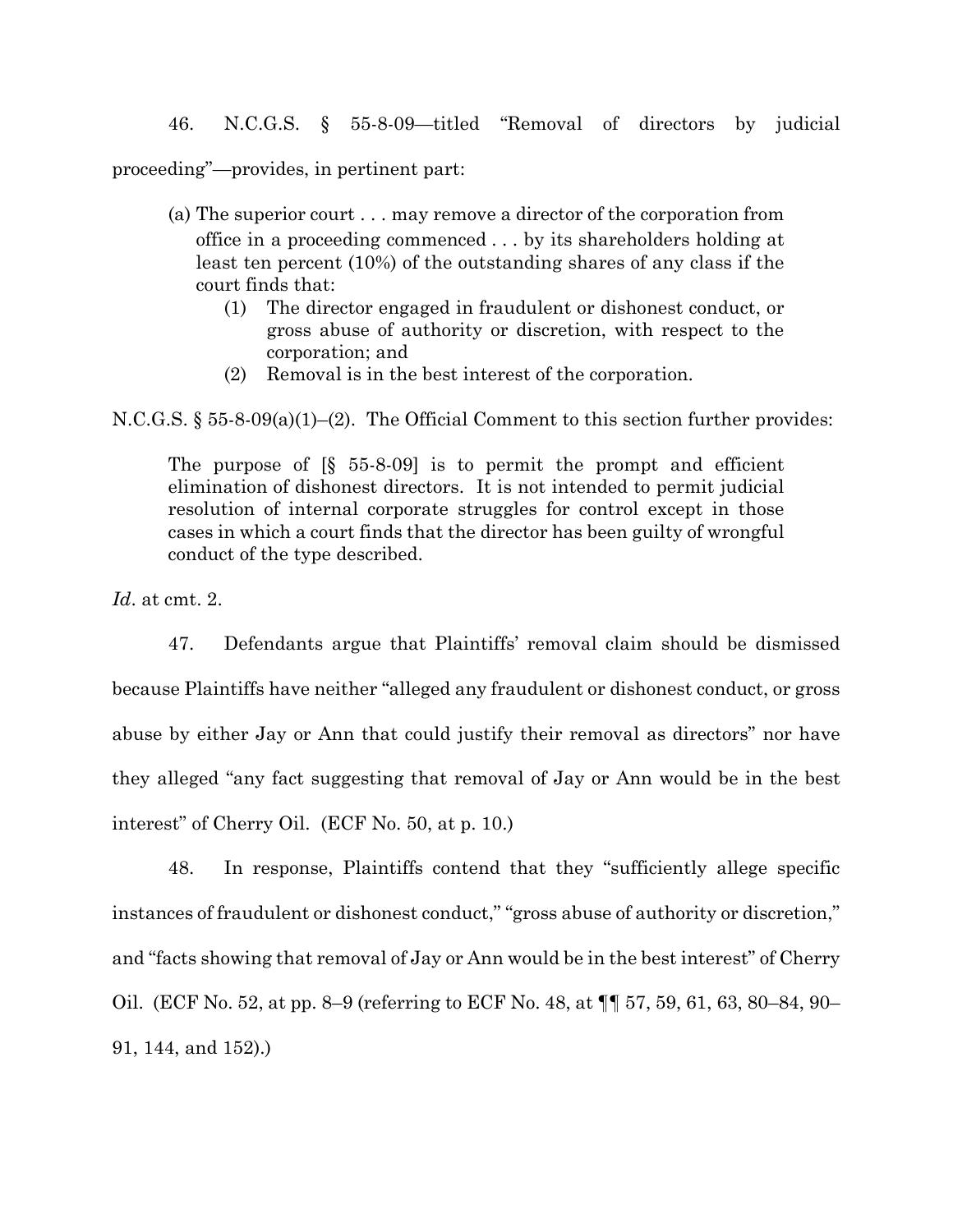49. The Court, having thoroughly reviewed the allegations in the SAC, finds that Plaintiffs have failed to sufficiently allege conduct that is fraudulent or dishonest or conduct that constitutes a gross abuse of authority or discretion that is sufficient to warrant Jay and Ann's removal from the Board. Nor does the SAC contain anything other than merely conclusory allegations that the removal of Jay and Ann as directors would be in the best interests of Cherry Oil. Therefore, these allegations fall short of stating a valid claim for the removal of Jay and Ann as Directors of Cherry Oil.

50. Accordingly, Defendants' Motion to Dismiss Plaintiffs' claim for removal of Jay and Ann as Directors of Cherry Oil is GRANTED, and the claim is DISMISSED with prejudice.

#### **C. Gross Negligence/Willful Misconduct**

51. Plaintiffs' fifth cause of action is a derivative claim for "gross negligence/willful misconduct" against Jay and Ann. (ECF No. 48, at ¶¶ 139–41.) Plaintiffs allege, *inter alia*, that Jay and Ann "engag[ed] in willful, wanton, and reckless misconduct in the management and exercise of de facto control over Cherry Oil." (*Id*. at ¶ 141.)

52. Defendants argue that this claim should be dismissed because "Plaintiffs have failed to allege any intentional misconduct by Jay or Ann or injury to [Cherry Oil] caused by any such misconduct." (ECF No. 50, at p. 15.) In response, Plaintiffs assert that they have adequately alleged "intentional wrongdoing by Jay and Ann that rises to the standard for willful or wanton conduct"—pointing to what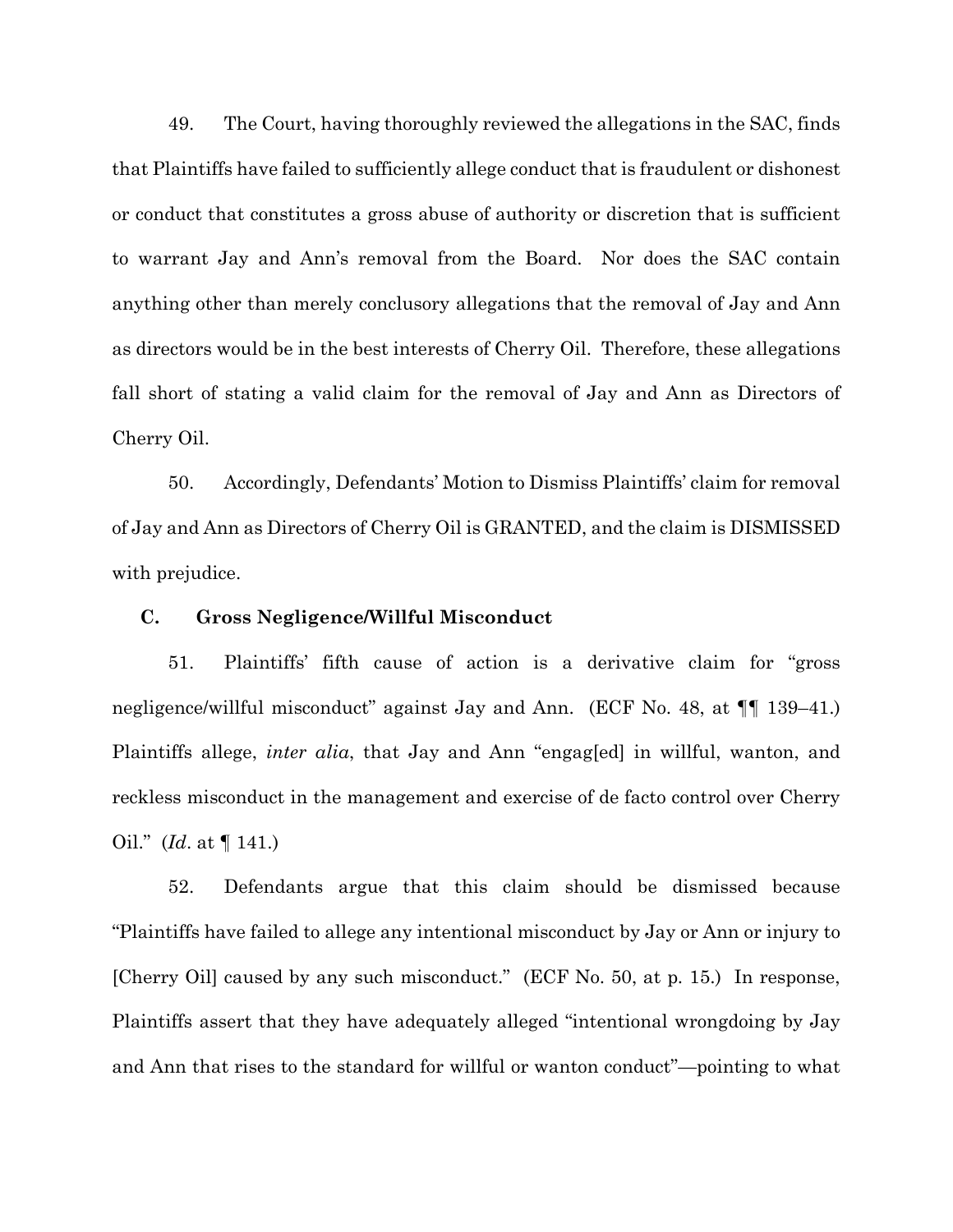they argue are allegations of "knowing and intentional bad acts committed by Jay and Ann, including those to exclude Plaintiffs from [Cherry Oil] and divert control of [Cherry Oil] for their own benefit." (ECF No. 52, at p. 24 (referring to ECF No. 48, at ¶¶ 57, 59, 65, 80–84, 90–91).)

53. Our Supreme Court "has often used the terms 'willful and wanton conduct' and 'gross negligence' interchangeably to describe conduct that falls somewhere between ordinary negligence and intentional conduct." *Yancey v. Lea*, 354 N.C. 48, 52 (2001).

54. Gross negligence is "wanton conduct done with conscious or reckless disregard for the rights and safety of others." *Id*. "The difference between ordinary negligence and gross negligence is substantial." *McDevitt v. Stacy*, 148 N.C. App. 448, 460 (2002) (quotations and citation omitted).

> An act or conduct rises to the level of gross negligence when the act is done purposely and with the knowledge that such act is a breach of duty to others, i.e., a *conscious* disregard of the [rights and] safety of others. An act or conduct moves beyond the realm of negligence when the *injury or damage*  itself is intentional.

*Yancey*, 354 N.C. at 53 (emphasis and alterations in original) (citations omitted).

55. Our Supreme Court has also defined "willful negligence."

An act is done willfully when it is done purposely and deliberately in violation of law or when it is done knowingly and of set purpose, or when the mere will has free play, without yielding to reason. The true conception of wil[l]ful negligence involves a deliberate purpose not to discharge some duty necessary to the safety of the person or property of another, which duty the person owing it has assumed by contract, or which is imposed on the person by operation of law.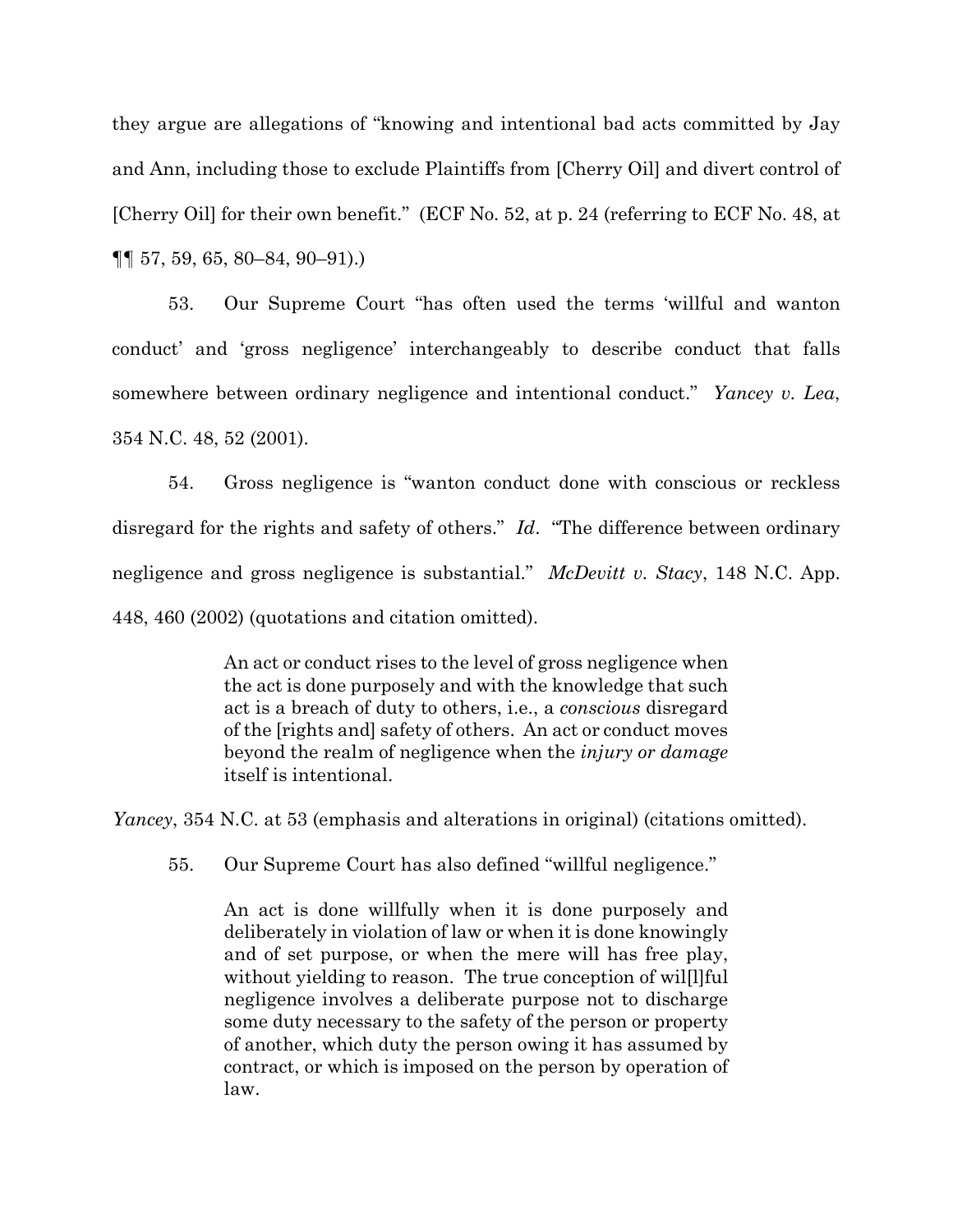*Id*. at 53 (cleaned up) (quoting *Foster v. Hyman*, 197 N.C. 189, 191 (1929)).

56. Here, the SAC's allegations simply do not support a claim for gross negligence or willful misconduct. Plaintiffs have not alleged conduct that satisfies the elements applicable to this cause of action. Accordingly, Defendants' Motion to Dismiss Plaintiffs' fifth cause of action in the SAC for gross negligence/willful misconduct is GRANTED, and the claim is DISMISSED with prejudice.

#### **D. Claims for Breach of Fiduciary Duty**

57. Plaintiffs have alleged claims against Jay and Ann both derivatively and individually for breach of fiduciary duty. (ECF No. 48, at ¶¶ 104–19, 142–45.)

58. To successfully plead a breach of fiduciary duty claim, "a plaintiff must show that: (1) defendant owed plaintiff a fiduciary duty; (2) the defendant breached that fiduciary duty; and (3) the breach of fiduciary duty was a proximate cause of injury to the plaintiff." *Sykes v. Health Network Sols., Inc.*, 372 N.C. 326, 339 (2019) (citation omitted).

59. As noted above, Plaintiffs have brought both derivative *and* individual breach of fiduciary duty claims against Jay and Ann. "A derivative proceeding is a civil action brought in the right of a corporation"—*i.e.*, the claim is on behalf of the corporation for alleged injury to the corporation—while "an individual action is brought to enforce a right which belongs to a plaintiff personally"—*i.e.*, the claim is made directly by the plaintiff (shareholder) for alleged injury to the plaintiff. *Hayes*, 248 N.C. App. at 577 (cleaned up); *see Barger v. McCoy Hillard & Parks*, 346 N.C. 650, 660 (1997) (explaining that corporate shareholders "generally may not bring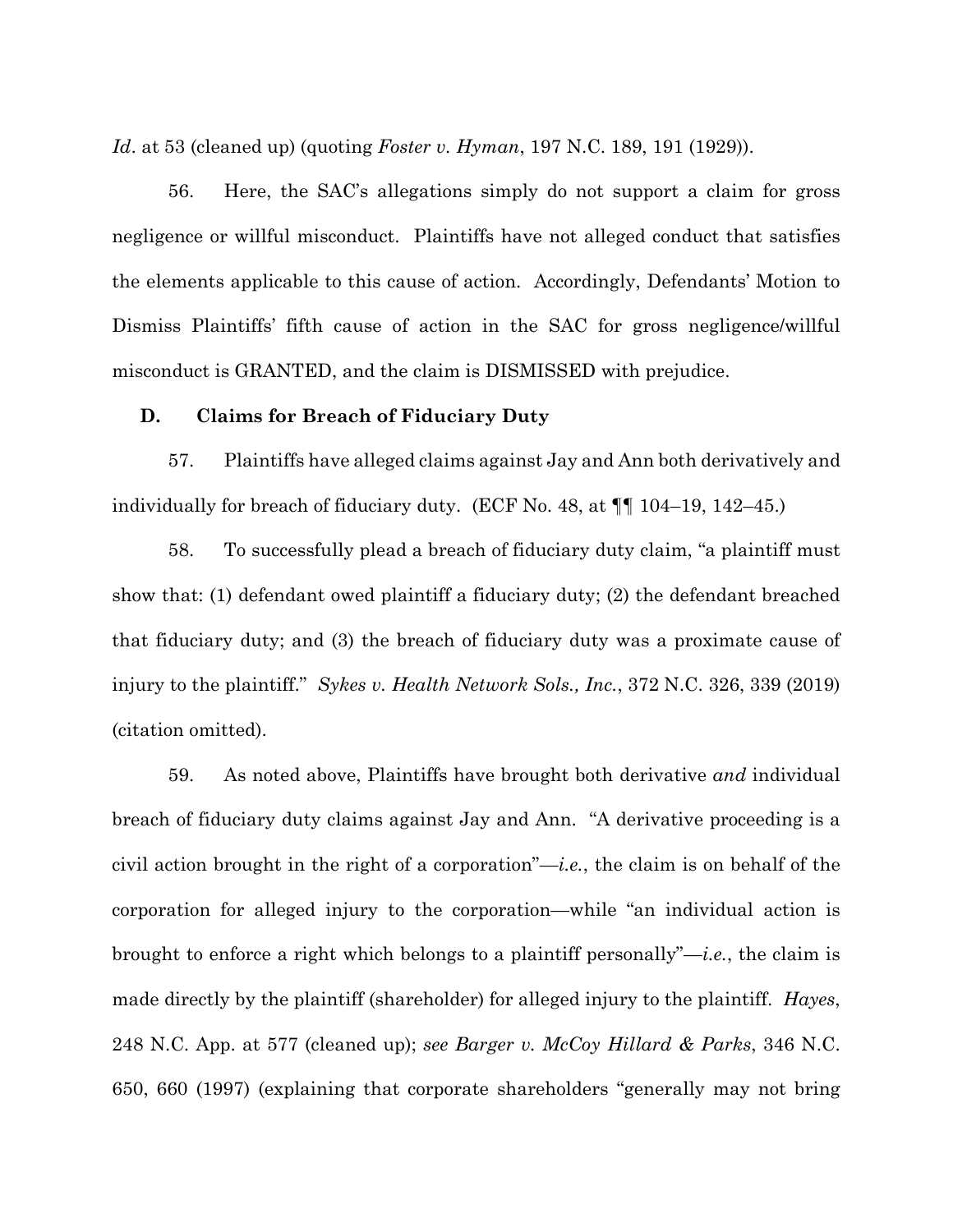individual actions to recover what they consider their share of the damages suffered by the corporation").

60. Before addressing the specific breach of fiduciary duty claims asserted by Plaintiffs in this action, it is helpful to review some of the basic principles that govern the Court's analysis.

61. "Under North Carolina law, a fiduciary relationship is defined as "one in which there has been a special confidence reposed in one who in equity and good conscience is bound to act in good faith and with due regard to the interests of the one reposing confidence." *Dalton v. Camp*, 353 N.C. 647, 651 (2001) (internal quotations omitted).

62. As fiduciaries to a corporation, corporate officers and directors "must discharge their duties in good faith, with due care, and in a manner they believe to be in the corporation's best interests." *Hayes*, 248 N.C. at 577. Thus, "corporate directors and officers act in a fiduciary capacity in the sense that they owe the corporation the duties of loyalty and care." *Seraph Garrison, LLC v. Garrison*, 247 N.C. App. 115, 119 (2016) (citations omitted).[6](#page-21-0) 

63. "The standard of conduct applicable to officers and directors is subject to review under the business judgment rule." *Adum v. Albermarle Plantation Prop. Owners Ass'n*, 2021 NCBC LEXIS 6, at \*\*38 (N.C. Super. Ct. Jan. 19, 2021); *see also*

<span id="page-21-0"></span><sup>6</sup> *See* ROBINSON ON NORTH CAROLINA CORPORATION LAW § 14.03–04 (describing the duty of care as an obligation to act "with the care an ordinarily prudent person in a like position would exercise in like circumstances" and the duty of loyalty as an obligation to act "in a manner the director reasonably believes to be in the best interest of the corporation" and not "for personal gain to the detriment of the corporation").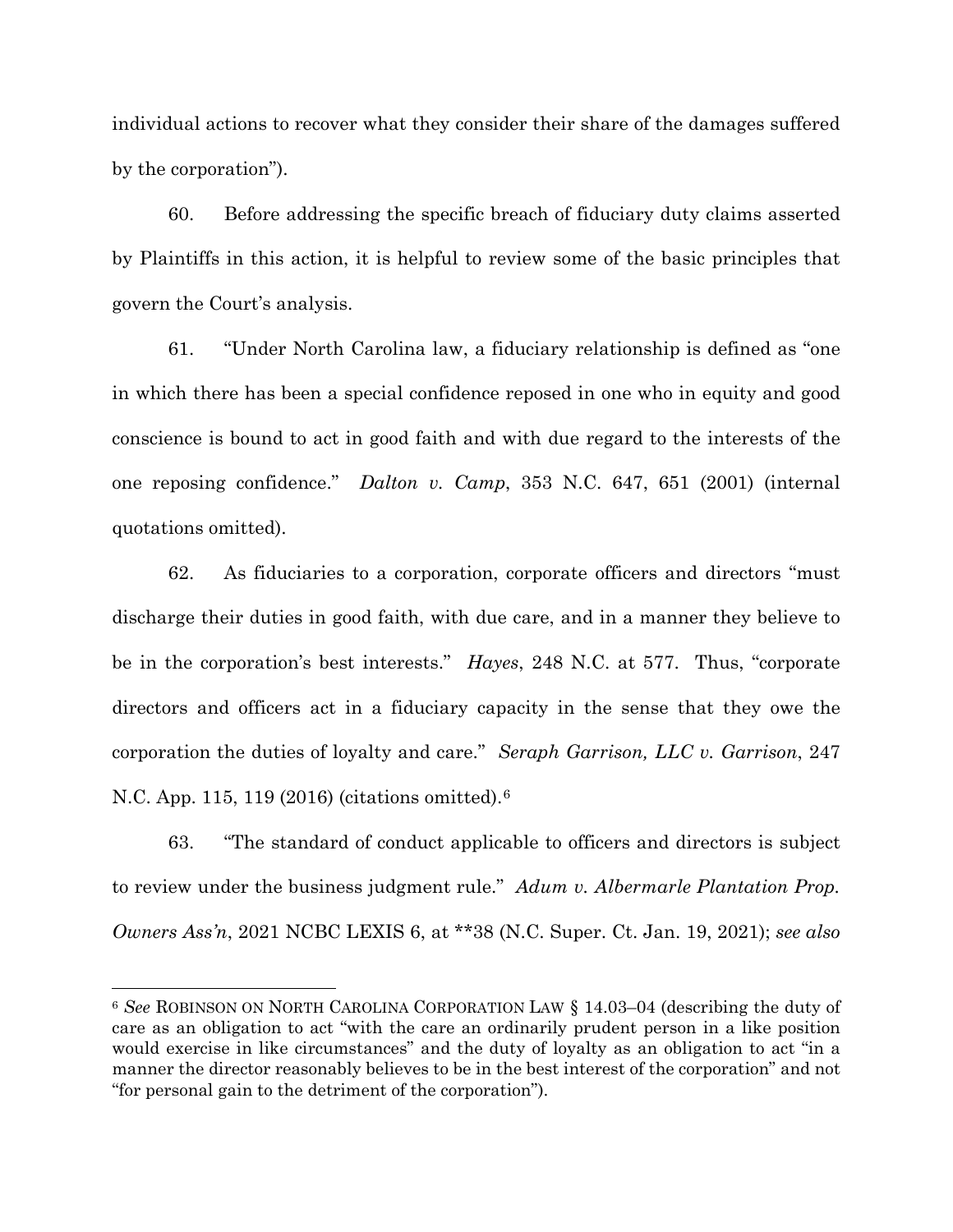*Technik v. WinWholesale, Inc.*, 2012 NCBC LEXIS 5, at \*\*13 (N.C. Super. Ct. Jan.

13, 2012). Our Court of Appeals has explained the rule as follows:

The business judgment rule operates primarily as a rule of evidence or judicial review and creates, first, an initial evidentiary presumption that in making a decision the directors acted with due care (i.e., on an informed basis) and in good faith in the honest belief that their action was in the best interest of the corporation, and second, absent rebuttal of the initial presumption, a powerful substantive presumption that a decision by a loyal and informed board will not be overturned by a court unless it cannot be attributed to any rational business purpose.

*Garrison*, 247 N.C. App. at 122 (citation omitted). "In order to defeat this presumption and survive a motion to dismiss, [p]laintiff must allege in other than conclusory terms that the board [or officer] was inattentive or uninformed, acted in bad faith, or that the board's [or officer's] decision was unreasonable." *Coleman v. Coleman*, 2015 NCBC LEXIS 114, at \*\*18–19 (N.C. Super. Ct. Dec. 10, 2015) (citation omitted); *see also Adum*, 2021 NCBC LEXIS 6, at \*\*39.

64. Nevertheless, "the protection . . . afforded by the business judgment rule does not apply where the plaintiff has made an adequate showing that the directors breached their duty of loyalty . . . by having . . . engaged in self-dealing[.]" *Vernon v. Cuomo*, 2009 NCBC LEXIS 1, at \*\*38 (N.C. Super. Ct. Mar. 17, 2009) (citation omitted).

65. With respect to the fiduciary duties owed by a majority shareholder to a minority shareholder,

in closely-held corporations, "[t]he devolution of unlimited power imposes on holders of the majority of the stock a correlative duty, the duty of a fiduciary or agent, to the holders of the minority of the stock, who can act only through them -- the duty to exercise good faith, care, and diligence to make the property of the corporation produce the largest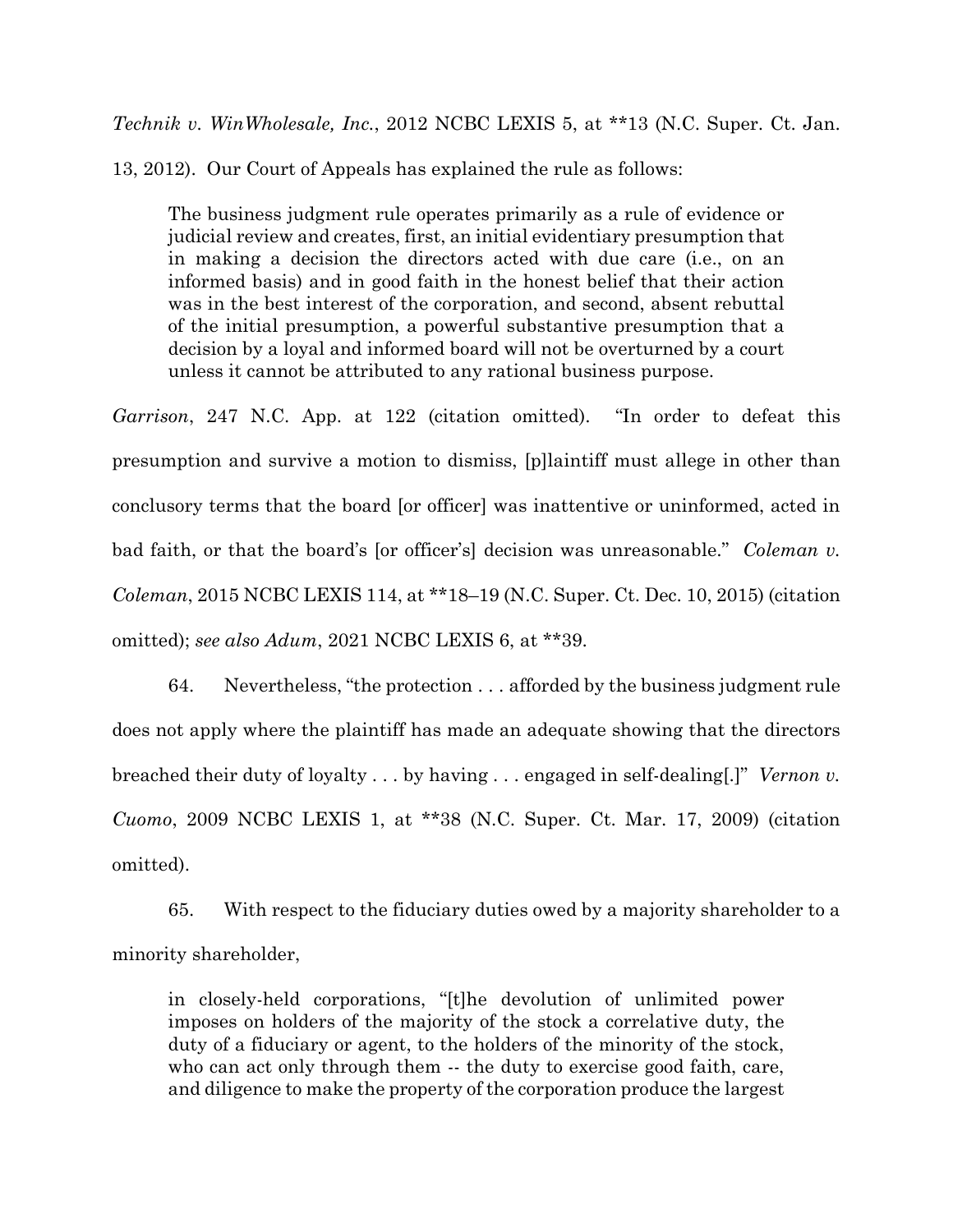possible amount, to protect the interests of the holders of the minority of the stock, and to secure and pay over to them their just proportion of the income and of the proceeds of the corporate property."

*Thomas v. McMahon*, 2015 NCBC LEXIS 67, at \*\*27–28 (N.C. Super. Ct. June 23, 2015) (quoting *Loy v. Lorm Corp.*, 52 N.C. App. 428, 432–33 (1981)).

66. With these principles in mind, the Court turns to Plaintiffs' claims for breach of fiduciary duty. The Court will first address the derivative claim and then the individual claim.

67. Plaintiffs' sixth cause of action is a derivative claim on behalf of Cherry Oil for breach of fiduciary duty against Jay and Ann as directors and officers of Cherry Oil. (ECF No. 48, at ¶¶ 142–45.) Plaintiffs allege, *inter alia*, that Jay and Ann have breached their fiduciary duty of care and loyalty to Cherry Oil by "devaluing and undermining the success and viability of Cherry Oil"; by "exclud[ing] . . . Plaintiffs from management and operation of Cherry Oil"; and by "causing Cherry Oil's [ ] legal counsel to act in Jay and Ann's narrow and specific interest." (*Id*. at ¶ 144.)

68. Defendants argue that this claim should be dismissed because Plaintiffs have failed to allege that they engaged in conduct that breached a fiduciary duty they owed to Cherry Oil. (ECF No. 50, at p. 11).

69. Based on the Court's exhaustive review of the allegations in the SAC, the Court concludes that the Plaintiffs' derivative breach of fiduciary duty claim against Jay and Ann fails as a matter of law.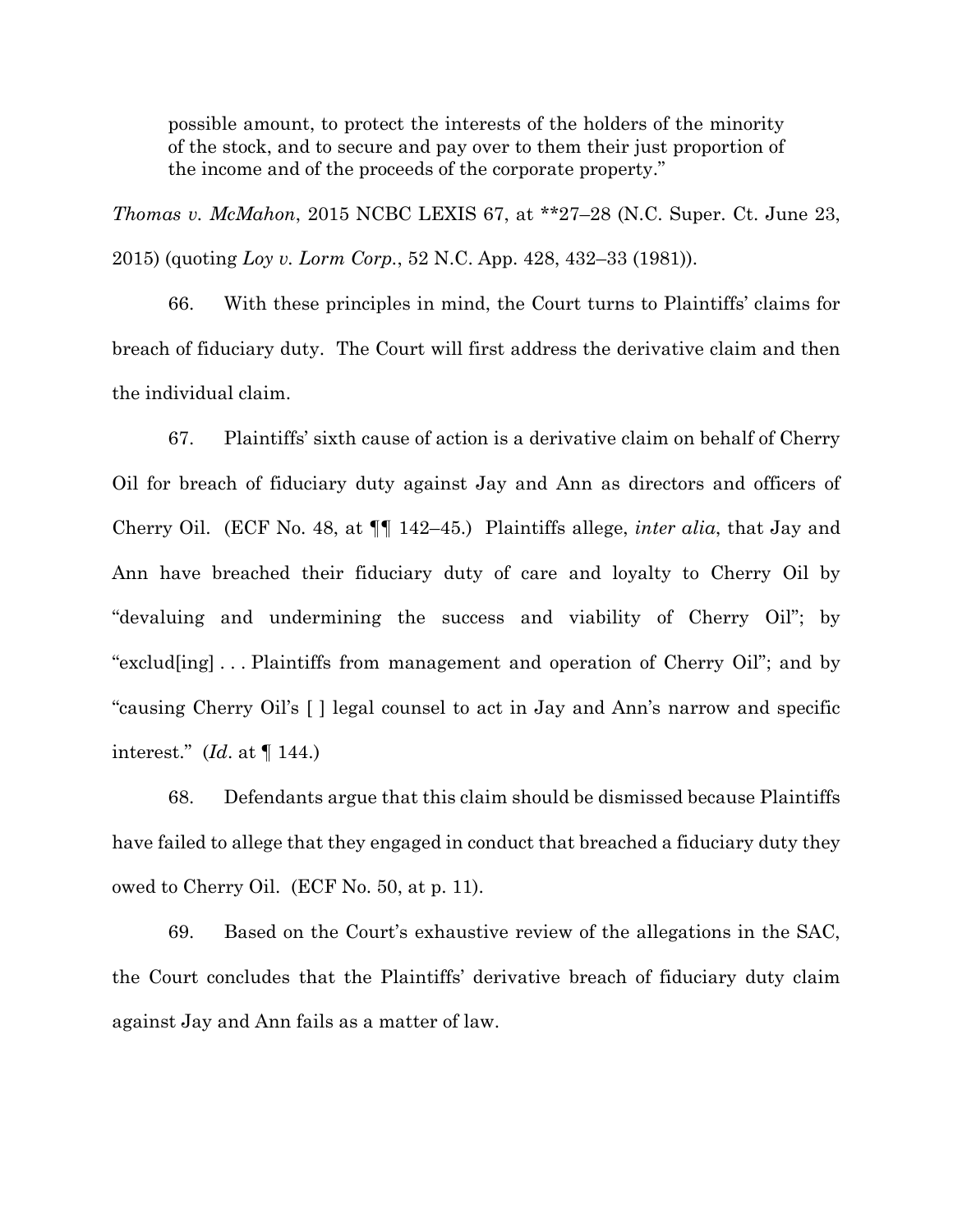70. First, Plaintiffs' allegations that Defendants' actions have harmed or "devalued" Cherry Oil are belied by Plaintiffs' own admission that "[t]oday, Cherry Oil and—more broadly—Cherry Energy are successful" and that "Cherry Energy is within months of being totally debt free . . . and is posting returns that are nearly double that of its [n]ational peer group, and has healthy cash reserves." (ECF No. 48, at  $\P\P$  31, 33.)

71. Second, conspicuously absent from the SAC are allegations of financial self-dealing,[7](#page-24-0) theft, fraud, or usurpation of corporate opportunities by the Cherrys. Such allegations are typical in claims that have survived a Rule 12(b)(6) motion. *See, e.g.*, *Bandy v. A Perfect Fit for You, Inc.*, 2018 NCBC LEXIS 21, at \*14–15 (N.C. Super. Ct. Mar. 7, 2018) (denying motion to dismiss breach of fiduciary duty claim where allegations included a sole director's failure to stop the corporation "from making fraudulent Medicaid reimbursement claims" and engaging in "self-dealing transactions to transfer money from [the corporation] to herself"); *SCA-Blue Ridge, LLC v. WakeMed*, 2016 NCBC LEXIS 2, at \*\*25–26 (N.C. Super. Ct. Jan. 4, 2016) (denying motion to dismiss breach of fiduciary duty claim where partnership's controlling member was "presented . . . with an opportunity to negotiate the possible purchase" of a competitor on behalf of the partnership, but instead purchased the competing entity for itself).

<span id="page-24-0"></span><sup>7</sup> The Court's conclusion in its prior Order and Opinion on Plaintiffs' Motion to Disqualify concerning one of Plaintiffs' earlier pleadings applies with equal force here: "[a]lthough the [SAC] uses the term 'self-dealing' on a number of occasions in its characterization of the Cherrys' conduct [ ], the supporting allegations reveal that they are not alleging actual selfdealing in its traditional sense." *Mauck v. Cherry*, 2021 NCBC LEXIS 81, at \*\*22 (N.C. Super. Ct. Sept. 20, 2021).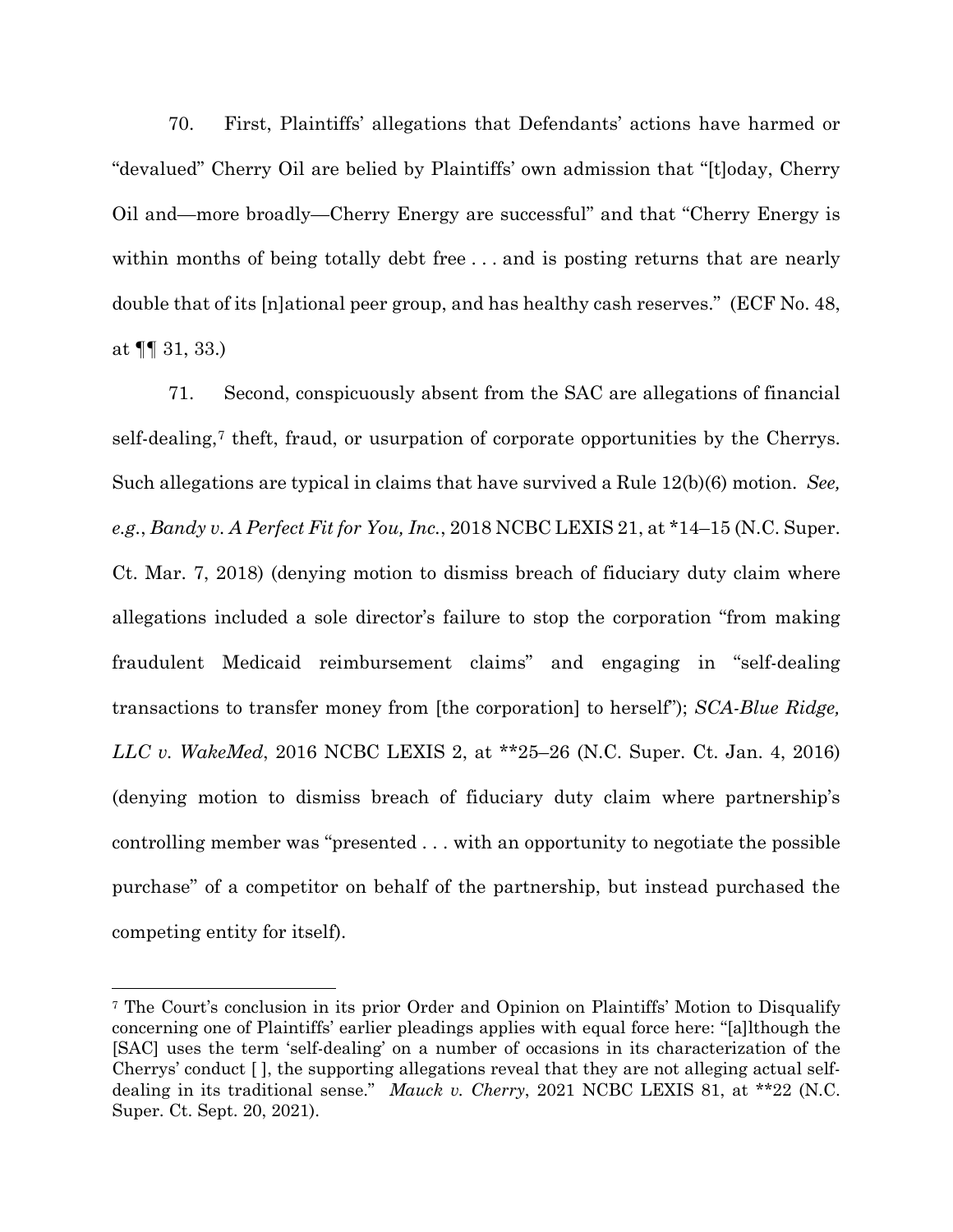72. Third, Plaintiffs' assertion that their removal from management roles at Cherry Oil was not in the best interests of the corporation, without more, reflects only a subjective belief that cannot serve as a basis for their derivative breach of fiduciary duty claim. Likewise, their assertion that the Cherrys are wrong in their belief that Jason is deserving of a position of control within Cherry Oil simply reflects a difference of opinion rather than evidence of a breach of fiduciary duty.

73. Fourth, although the SAC makes the blanket assertion that Defendants "failed to exercise good faith, care, and diligence to make Cherry Oil's assets and opportunities produce the largest possible profit," (*Id*. at ¶ 61), mere conclusory allegations are insufficient to survive a Rule 12(b)(6) motion.

74. Moreover, the bulk of the allegations that *are* pled with specificity simply involve Plaintiffs' disagreement with decisions made by Defendants that are within the ambit of the business judgment rule.

75. Indeed, a number of the incidents of mismanagement by Jay and Ann alleged in the SAC simply reflect matters of routine business judgment. For example, the SAC references the loss of the company's best propane driver and the rehiring of a less dependable one; decisions to allow fuel to be delivered to high-risk customers; and an occasion on which Jason and Jay decided not to return a call from a customer.

76. Such contentions reflect corporate conduct that is typically protected by the business judgment rule, *see e.g., Coleman*, 2015 NCBC LEXIS 114, at \*19 (finding allegation that directors' replacement of the president of a corporation with a person who "does not have the requisite expertise or experience," without more, to be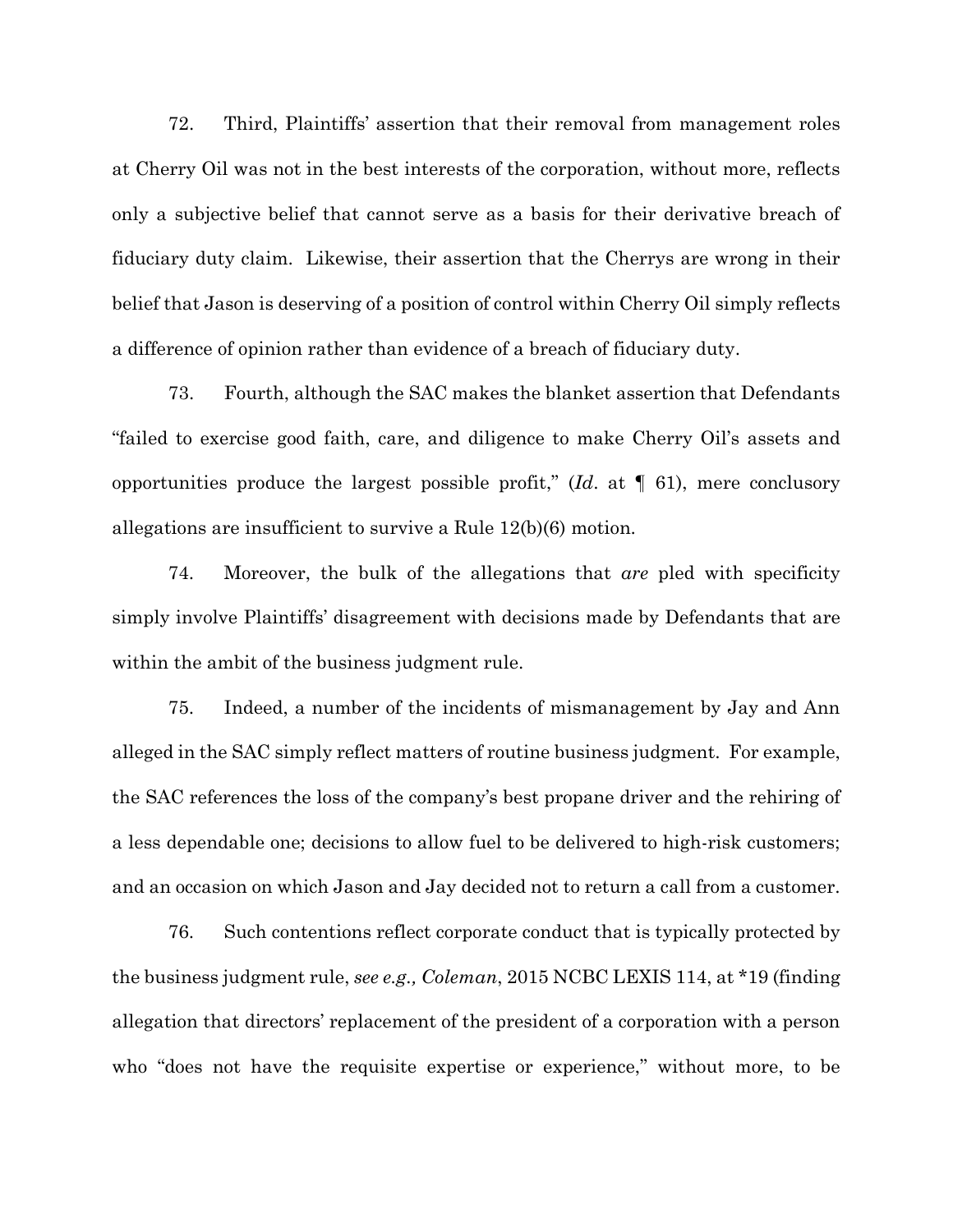"insufficient to demonstrate that the board's actions were outside the realm of the business judgment rule); *Technik*, 2012 NCBC LEXIS 5, at \*\*15–16 (finding allegations that the board mismanaged the president's termination and replacement described nothing more than "routine conduct for directors engaged in fundamental business decision making" and was therefore subject to the business judgment rule), and fall far short of the sort of conduct that is required to make out a claim for breach of fiduciary duty. *See*, *e.g.*, *Miller v. Burlington Chem. Co., LLC*, 2017 NCBC LEXIS 6, at \*35 (N.C. Super. Ct. Jan. 27, 2017) (denying motion to dismiss based on allegations that manager "fail[ed] to take appropriate action to collect" a \$324,000 account receivable and \$1.5 million due under a purchase agreement).

77. Accordingly, Defendants' Motion to Dismiss Plaintiffs' derivative claim for breach of fiduciary duty is GRANTED, and the claim is DISMISSED with prejudice.

78. The Court reaches a different conclusion, however, with regard to Plaintiffs' individual claim for breach of fiduciary duty against Jay and Ann as majority shareholders of Cherry Oil. (ECF No. 48, at ¶¶ 104–19.)

79. In their briefs, Defendants repeatedly argue that Plaintiffs' individual breach of fiduciary duty claim is foreclosed by the existence of the Put/Call Provision in the Shareholders' Agreement. However, unlike Plaintiffs' dissolution claim, the existence of the Put/Call Provision does not serve as a *per se* bar to Plaintiffs' right to assert a breach of fiduciary duty claim individually. Although Defendants contend that the Shareholders' Agreement "established an alternative, bargained-for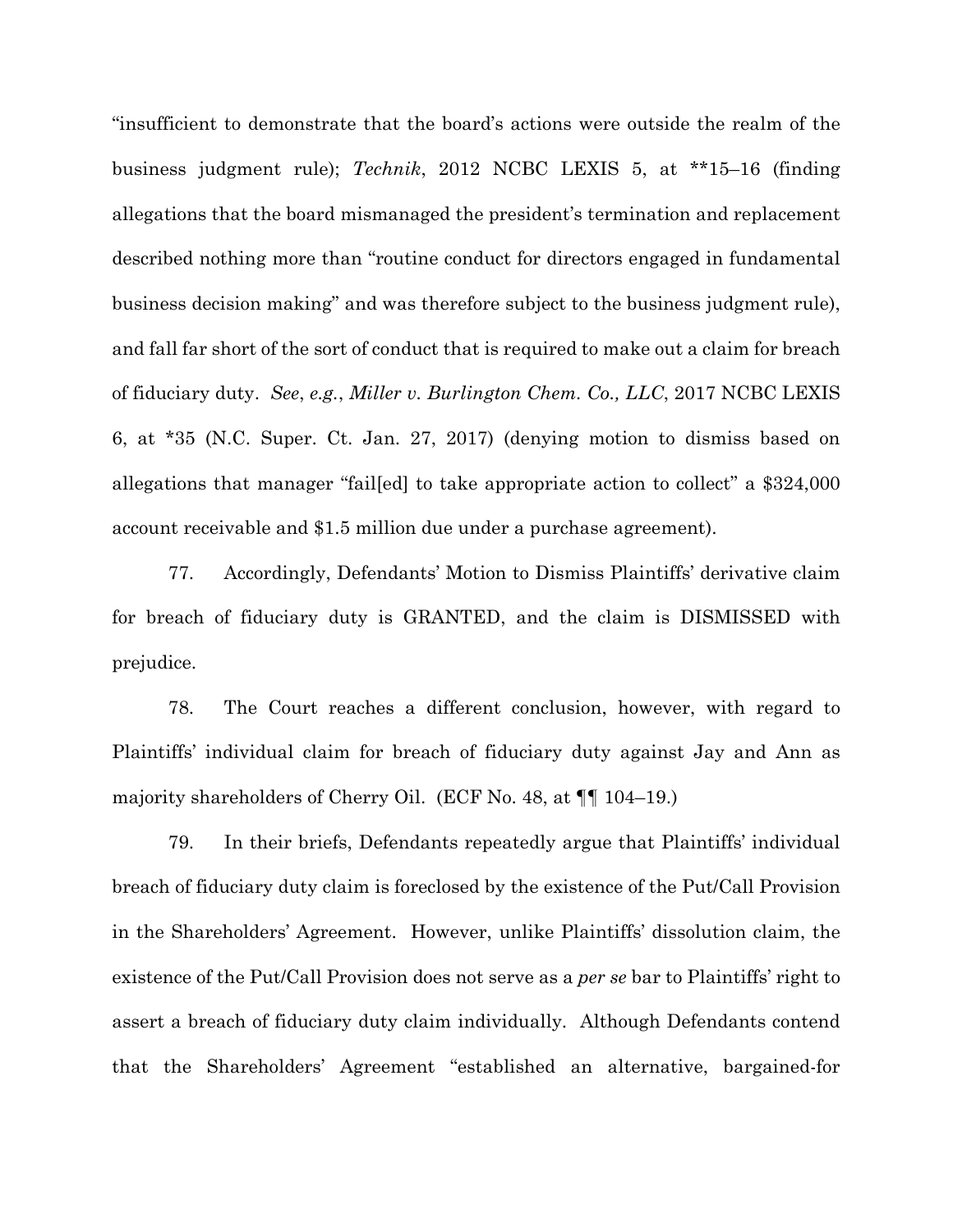procedure for protecting the rights of minority shareholders" and that Plaintiffs "should [not] be permitted to circumvent [this] procedure" by bringing breach of fiduciary duty claims (ECF No. 50, at p. 11), nothing in the Shareholders' Agreement purports to waive any fiduciary duties existing between the shareholders.

80. As discussed above, it is abundantly clear that under North Carolina law the Cherrys, as majority shareholders, owed a fiduciary duty to the Maucks, as minority shareholders. *See*, *e.g.*, *Raymond James Capital Partners, L.P. v. Hayes*, 248 N.C. App. 574, 580 (2016) (recognizing that "a controlling shareholder owes a fiduciary duty to minority shareholders").

81. While the Court agrees with Defendants that the Put/Call Provision precludes Plaintiffs from relying on a "reasonable expectations" theory as the basis for their individual breach of fiduciary duty claim, the Court is satisfied that other allegations in the SAC state a valid individual claim for breach of fiduciary duty.

82. For example, the SAC alleges that Defendants engaged in conduct such as hiding corporate records from Plaintiffs; excluding them from essential communications; failing to give them proper notice of meetings; secretly attempting to undermine their work; continuing to rely on outdated personal guaranties executed by Plaintiffs in the course of Defendants' dealings with creditors despite having removed Plaintiffs from their roles at Cherry Oil; falsely representing to vendors without Plaintiffs' consent that Plaintiffs had authorized certain transactions; ignoring Plaintiffs' rights under the Shareholders' Agreement; and seeking to remove Plaintiffs from the Board in an improper manner.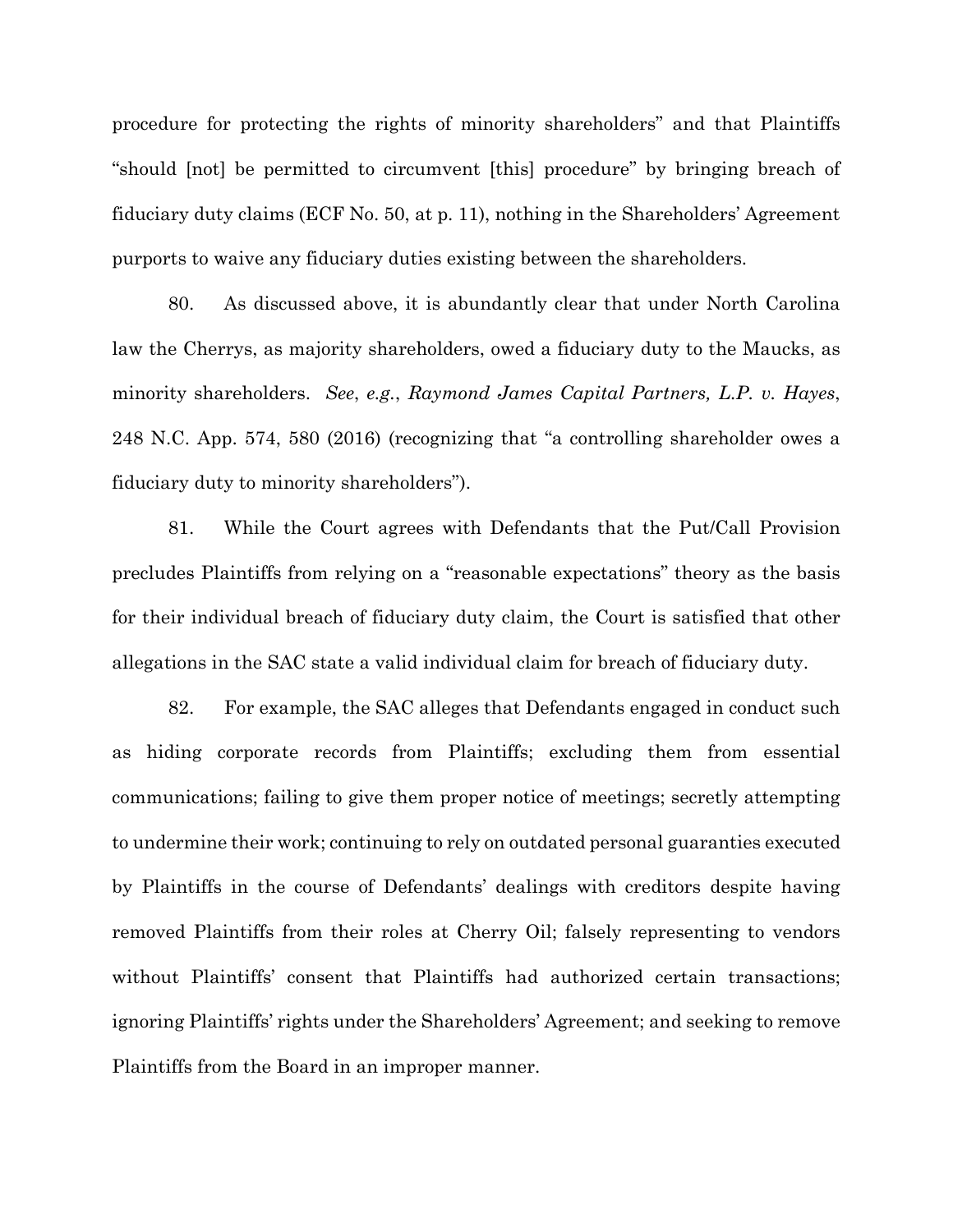83. Such allegations are sufficient to permit Plaintiffs' individual claim for breach of fiduciary duty to survive dismissal under Rule 12(b)(6). *See*, *e.g.*, *Technik*, 2012 NCBC LEXIS 5, at \*\*16–17 (allowing individual breach of fiduciary duty claim to survive Rule 12(b)(6) scrutiny where plaintiff alleged that he was excluded from board and shareholder meetings). Therefore, Defendants' Motion to Dismiss Plaintiffs' second cause of action in the SAC for breach of fiduciary duty is DENIED.

#### **E. Constructive Fraud**

84. Plaintiffs assert claims for constructive fraud both individually and derivatively. (ECF No. 48, at ¶¶ 104–19, 146–49.)

85. It is well established that "a cause of action for constructive fraud must allege: (1) a relationship of trust and confidence; (2) that the defendant took advantage of that position of trust in order to benefit himself; and (3) that plaintiff was, as a result, injured." *White v. Consol. Planning, Inc.*, 166 N.C. App. 283, 293 (2004). "[A]n essential element of constructive fraud is that 'defendants sought to benefit themselves' in the transaction." *Piles v. Allstate Ins. Co.*, 187 N.C. App. 399, 406 (2007) (quoting *Barger*, 346 N.C. at 667). This Court has recently observed that "[c]onstructive fraud and breach of fiduciary duty are similar but separate claims in North Carolina. The primary difference between the two claims is that constructive fraud requires that the defendant benefit himself." *Oliver v. Brown & Morrison, Ltd.*, 2022 NCBC LEXIS 20, at \*\*25 (N.C. Super. Ct. Mar. 3, 2022).

86. Although the Court has determined that Plaintiffs have adequately pled their individual breach of fiduciary duty claim, the Court nevertheless concludes that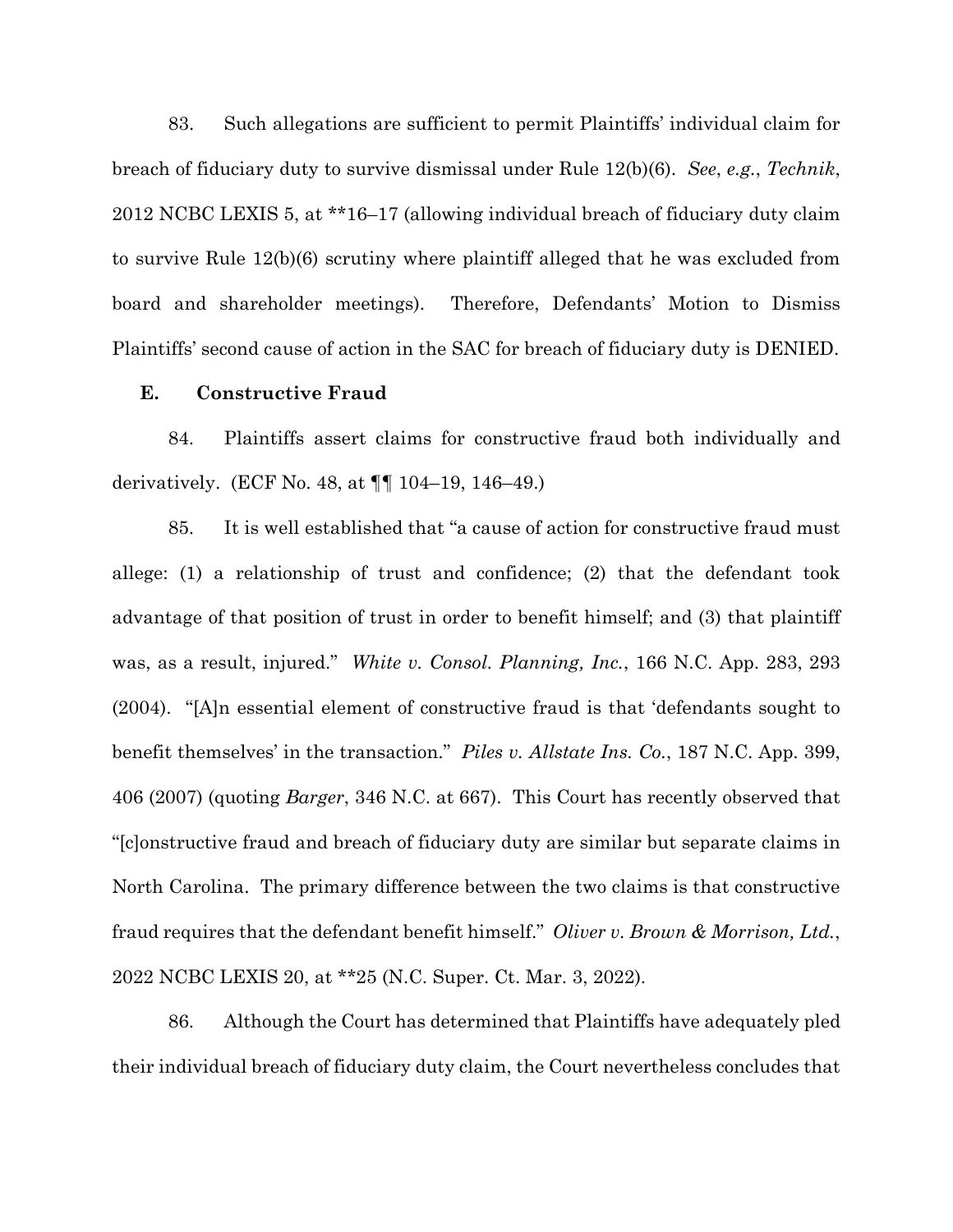both Plaintiffs' individual and derivative claims for constructive fraud fail as a matter of law because Plaintiffs have failed to allege that Jay or Ann benefited from their alleged misconduct.

87. Plaintiffs argue that they have properly alleged the existence of such a personal benefit to Jay and Ann in two ways. First, Plaintiffs contend that Jay and Ann have received estate planning benefits by laying the groundwork for their son Jason to succeed them in the management of Cherry Oil. Second, Plaintiffs assert that the shifting of assets away from entities owned equally by the Maucks and Cherrys (*i.e.* C-GAS and AJAL) to Cherry Oil, in which the Cherrys have a controlling interest, was to their own benefit. (ECF No. 52, at pp. 15–16.)

88. With regard to the "estate planning" argument, even assuming, without deciding, that the "personal benefit" element of a constructive fraud claim can be nonmonetary, the Court is not persuaded that the elimination of rivals to Jason for the future control of Cherry Oil is the type of benefit that may support a claim for constructive fraud. Indeed, if anything, such a benefit would accrue to *Jason* rather than to the Cherrys. Further, Plaintiffs cite to no authority—and this Court is aware of none—that has recognized such a "benefit" as being sufficient to support a claim for constructive fraud.

89. With regard to Plaintiffs' second argument, Plaintiffs have failed to adequately allege just how the shifting of assets from other entities under the umbrella of Cherry Energy constitutes tortious conduct. Thus, any "benefit" the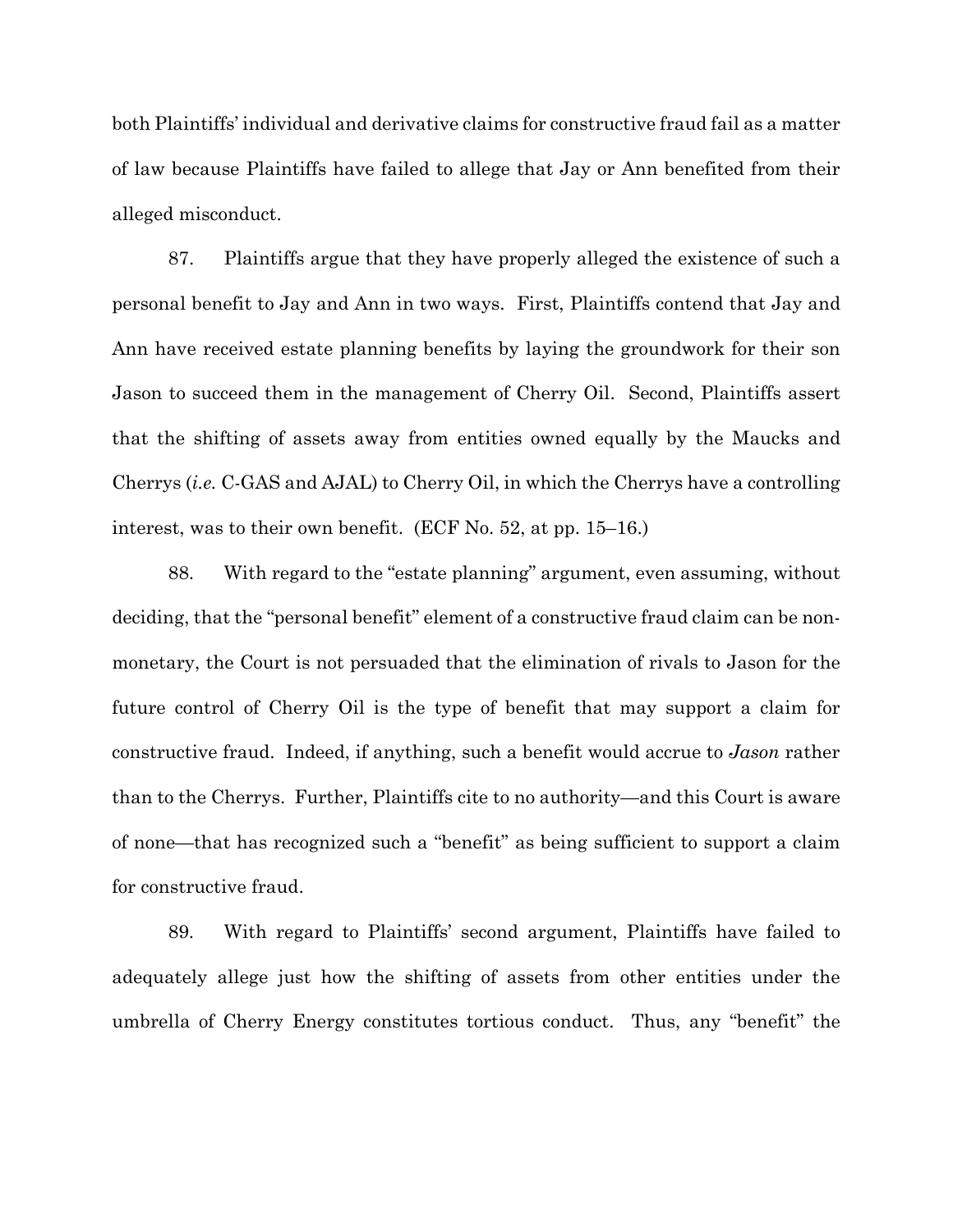Cherrys received from such conduct cannot serve as the basis for a claim for constructive fraud under these circumstances.

90. Accordingly, Defendants' Motion to Dismiss Plaintiffs' claims for constructive fraud is GRANTED, and the claims are DISMISSED with prejudice. *See Barger*, 346 N.C. at 666–67 (affirming trial court's dismissal of constructive fraud claim where plaintiffs did not allege "that defendants sought to benefit themselves").

# **F. Breach of Contract—Transfer of 30 Shares of Cherry Oil to Armistead**

91. The SAC contains two distinct breach of contract claims, which the Court will analyze separately.

92. The first of these two claims is brought against Jay by Armistead in Plaintiffs' third cause of action. In this claim, Armistead contends that Jay has breached an alleged 2010 oral agreement between them that "additional shares of Cherry Oil would be transferred from Jay to Armistead to reflect the value of [an] acquisition [by] Cherry Oil" in conformance with a separate 1995 oral agreement in which they "agreed that any new or expanded businesses would be owned 50-50." (ECF No. 48, at ¶¶ 120–32.) In connection with this claim, Armistead asserts that, over the years, Jay made "repeated statements of intention" to transfer an additional 30 shares of Cherry Oil to Armistead. (*Id*. at ¶ 122–23, 132.) Plaintiffs contend that these "repeated statements of intention" are evidenced by a 5 August 2019 memo drafted by Cherry Oil counsel stating, in pertinent part:

Jay would like to "transfer" 30 shares of Cherry Oil to Arm[istead]. . . . The transfer of 30 shares from Jay to Arm[istead], for transfer tax purposes, would probably be a gift. Actually the transfer is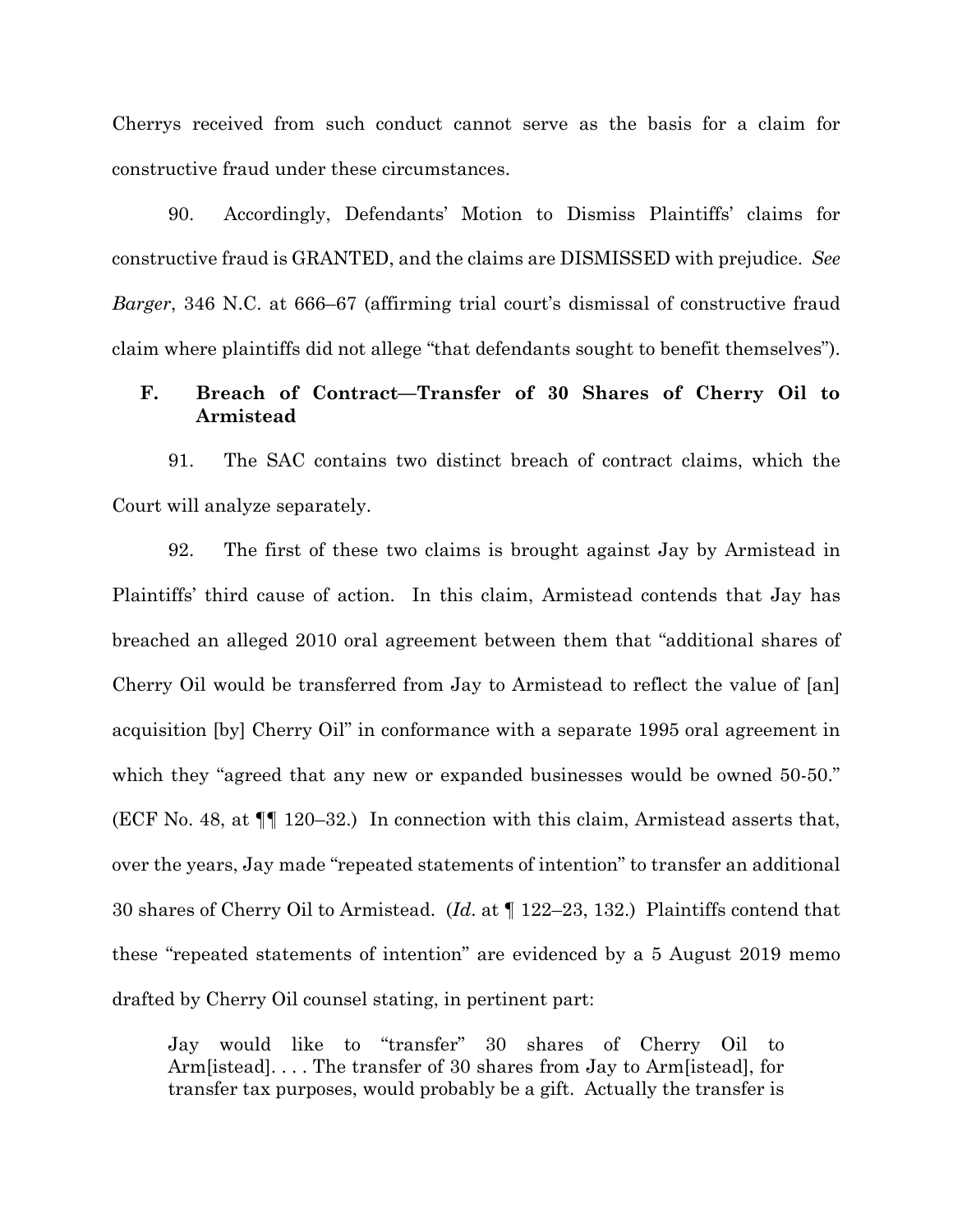being made to "square up" the DM Price transaction. In that regard, Jay has no "donative intent" with respect to Arm[istead].

(ECF No. 48.7, at ¶ 5.)

93. Defendants argue that this claim should be dismissed because it is timebarred by the three-year statute of limitations for breach of contract claims. In response, Plaintiffs contend that the oral agreement between Jay and Armistead did not establish a specific date as to when the transfer of shares would take place and that Armistead's delay in bringing this claim was reasonable. In support of this contention, Plaintiffs cite to the proposition that "[i]f no time for the performance of an obligation is agreed upon by the parties, then the law prescribes that the act must be performed within a reasonable time." *Int'l Minerals & Metals Corp. v. Weinstein*, 236 N.C. 558, 561 (1930) (involving a dispute over an indefinite delivery date in a contract for the sale of goods).

94. Plaintiffs further assert that the claim could not have accrued any earlier than 17 July 2020— the date on which Plaintiffs claim Jay repudiated the contract by informing Armistead that "we need to develop a plan for you to transition out of ownership of Cherry Oil, C-Gas and AJAL." (*See* ECF No. 48, at ¶ 129.)

95. Our General Statutes establish a three-year statute of limitations for actions "[u]pon a contract, obligation, or liability arising out of a contract, express or implied[.]" N.C.G.S. § 1-52(1); *see also* N.C.G.S. § 1-15(a) ("Civil actions can only be commenced within the periods prescribed in this Chapter, after the cause of action has accrued, except where in special cases a different limitation is prescribed by statute.") Our appellate courts have made clear that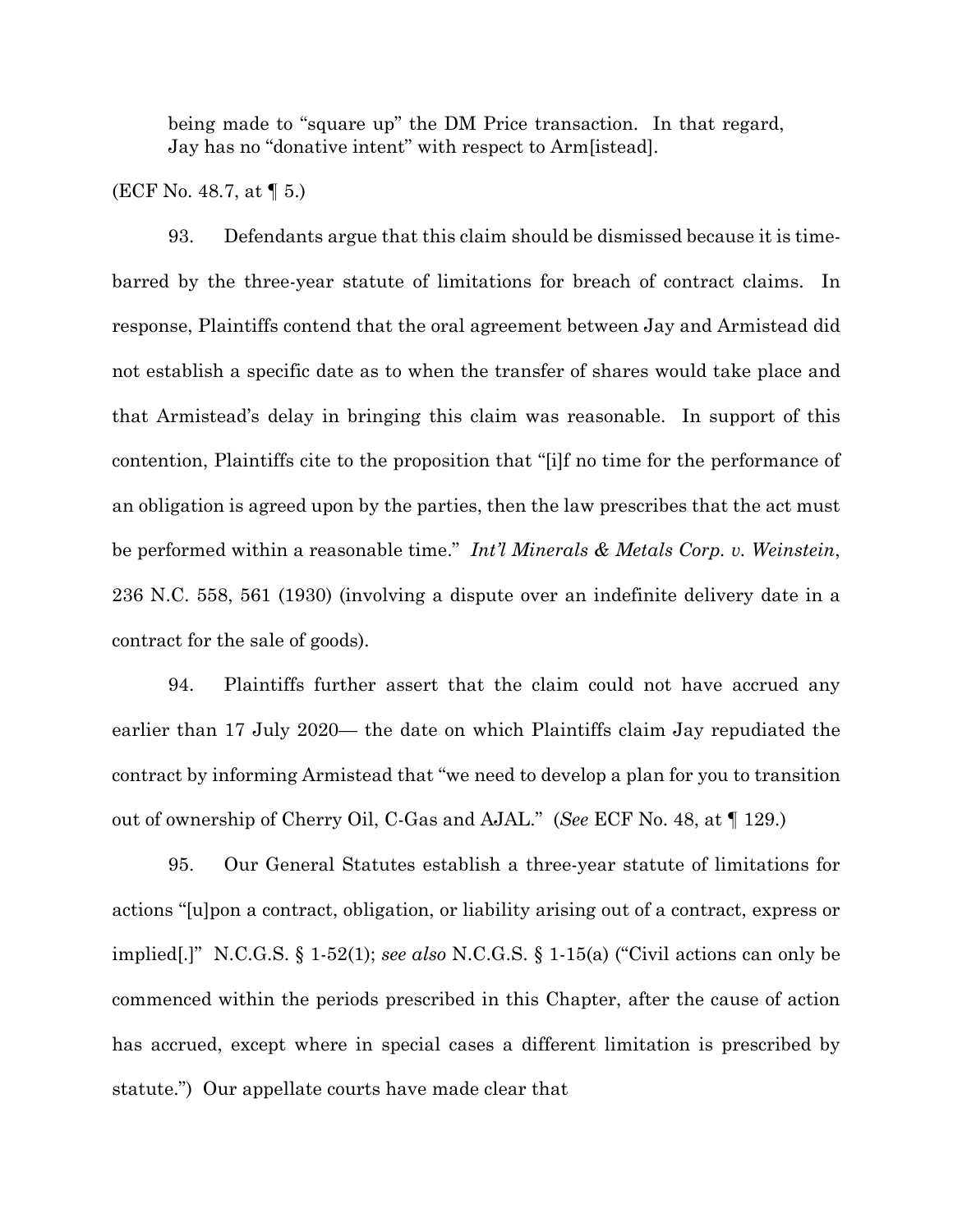[t]he accrual of the cause of action must therefore be reckoned from the time when the first injury was sustained. . . . When the right of the party is once violated, even in ever so small a degree, the injury, in the technical acceptation of that term, at once springs into existence and the cause of action is complete.

*Schenkel & Schultz, Inc. v. Hermon F. Fox & Assocs., P.C.,* 180 N.C. App. 257, 262 (2006) (quoting *Mast v. Sapp*, 140 N.C. 533, 537–40 (1906); *see also Christenbury*, 370 N.C. at 6 ("A cause of action is complete and the statute of limitations begins to run upon inception of the loss from the contract, generally the date the promise is broken.").

96. Applying these principles here and giving the SAC its most charitable reading, the Court is not persuaded by the argument that the "breach" did not occur until ten years later upon Jay writing to Armistead on 17 July 2020 that "we need to develop a plan for you to transition out of ownership of Cherry Oil, C-Gas and AJAL." Rather, the claim accrued years earlier based on Jay's failure to transfer the shares pursuant to the alleged agreement.

97. Second, the Court is likewise unpersuaded that Armistead's delay of eleven years in asserting this claim was "reasonable" under the circumstances. The Court is guided by our Supreme Court's decision in *Christenbury* on this issue. In *Christenbury*, the plaintiff, a professional association providing ophthalmology services, purchased a "generalized software platform" with the intent of working with defendants, a consultant and his medical software company, to "customize and enhance the platform for plaintiff's practice needs and for possible sale to other physician practices and customers." 370 N.C. at 2. The parties entered into an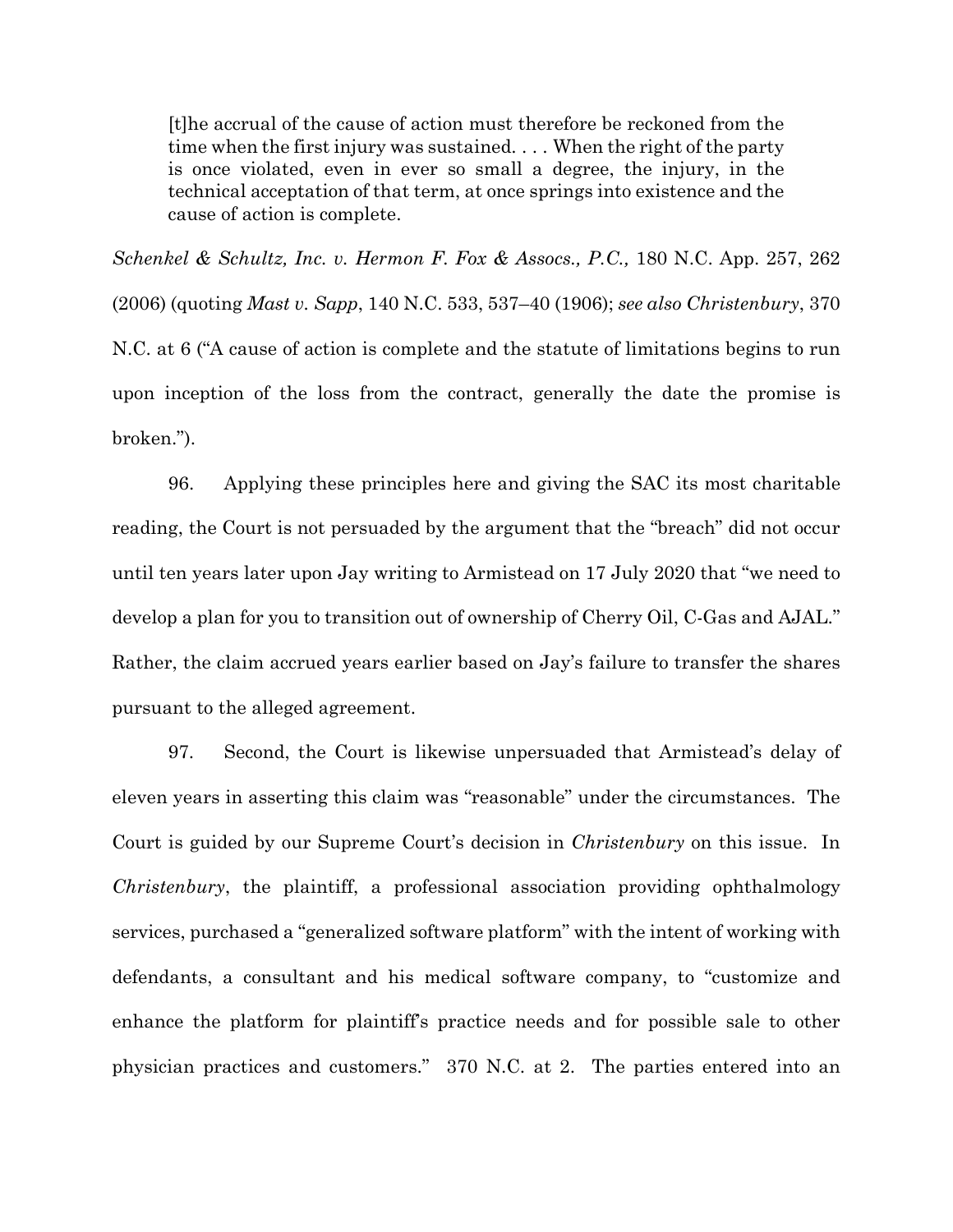"Agreement Regarding Enhancements" where, "[a]s consideration for the assignment of rights" to the enhanced software, defendants agreed: to pay [plaintiff] a royalty of ten percent (10%) of the gross amount of all fees . . . received" from any sales of the enhanced software; to "provide [plaintiff] with a written report on a monthly basis . . . includ[ing] a detailed description of the fees received from [defendants'] Customers during the prior month, along with payment to [plaintiff] of all corresponding fees due"; to pay plaintiff "a minimum royalty in the amount of Five Hundred Dollars (\$500.00) each year for the first five years"; and to not sell the enhanced software to customers in North Carolina or South Carolina without plaintiff's written consent. *Id*. at 2–3 (alterations in original). Although the defendant never performed any of their obligations under the agreement, plaintiff did not raise any concerns over the defendants' non-performance until fourteen years later, when it brought suit against defendants for breach of the contract. *Id*. at 3. The Supreme Court affirmed the trial court's dismissal of this claim on the ground that it was time-barred.

While a party is duty bound to honor its contractual obligations, statutes of limitation operate inexorably without reference to the merits of a cause of action, thereby preventing surprise through the revival of claims that have been allowed to slumber. Plaintiff's complaint reveals that plaintiff had notice of its injury over fourteen years ago, well before commencing its current action. Whatever rights existed, plaintiff's fourteen-year slumber resulted in their becoming stale.

*Id*. at 9. Here, just as the claim in *Christenbury* was found to be stale after fourteen years, the Court concludes that Plaintiffs' claim is similarly stale given Armistead's eleven-year delay in bringing suit to enforce the oral agreement.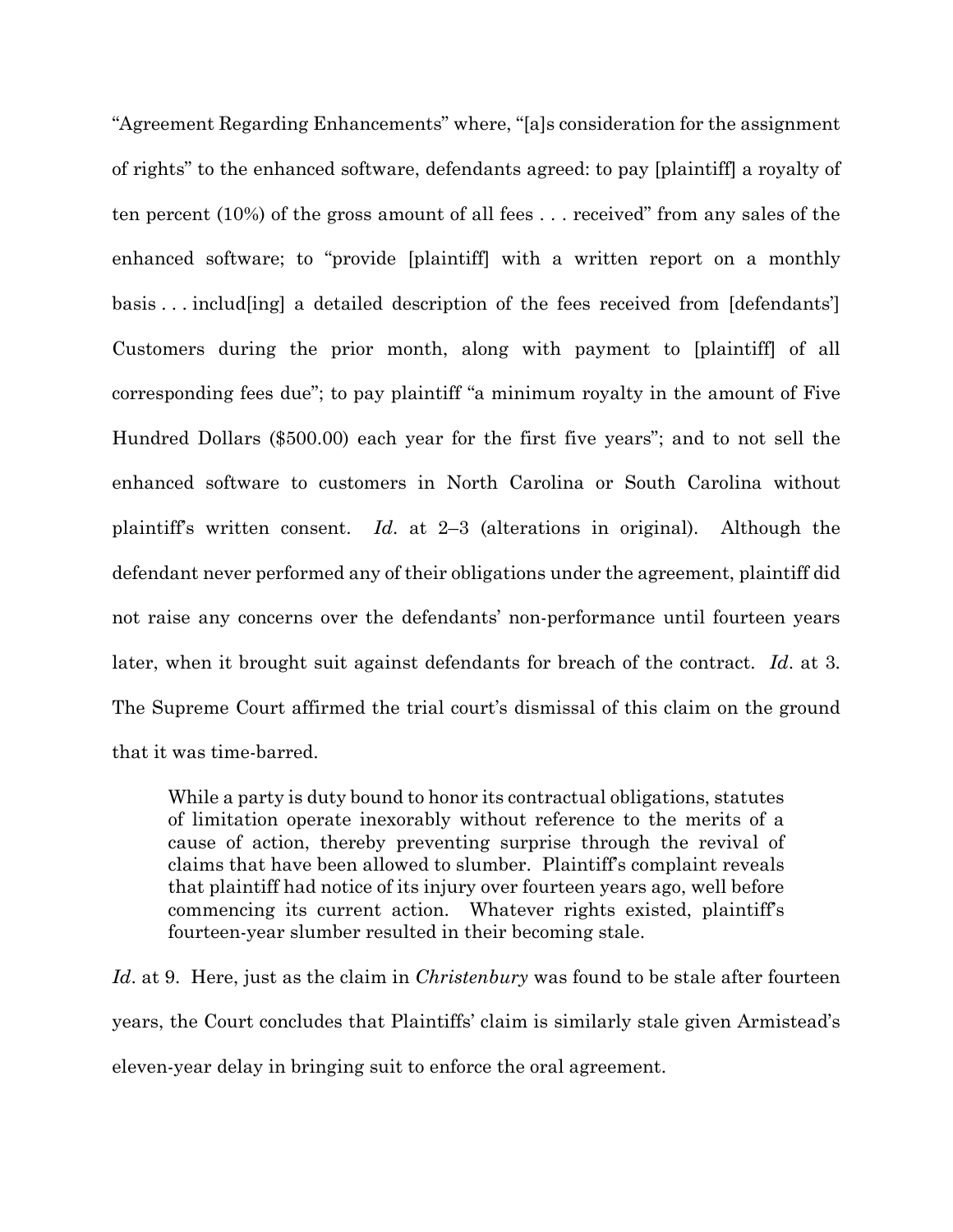98. Finally, Plaintiffs argue that Jay should be equitably estopped from asserting a statute of limitations defense based on his "repeated assurances" that he would transfer additional shares to Armistead. (ECF No. 52, at pp. 16–21.)

99. To properly plead equitable estoppel, Plaintiff must allege facts showing:

(1) Conduct which amounts to a false representation or concealment of material facts, or, at least, which is reasonably calculated to convey the impression that the facts are otherwise than, and inconsistent with, those which the party afterwards attempts to assert; (2) an intention or expectation that such conduct shall be acted upon by the other party, or conduct which at least is calculated to induce a reasonably prudent person to believe such conduct was intended or expected to be relied and acted upon; and (3) knowledge, actual or constructive, of the real facts.

In addition, Defendants must also plead: (1) lack of knowledge and the means of knowledge of the truth as to the facts in question; (2) reliance upon the conduct of the party sought to be estopped; and (3) action based thereon of such a character as to change his position prejudicially.

*Synovus Bank v. Parks*, 2013 NCBC LEXIS 36, at \*\*27–28 (N.C. Super. Ct. July 30, 2013) (cleaned up). "The basic question in determining whether an estoppel exists is whether . . . defendant's actions have lulled plaintiff into a false sense of security and so induced him not to institute suit in the requisite time period." *Turning Point Indus. v. Global Furn., Inc.*, 183 N.C. App. 119, 125 (2007) (cleaned up).

100. The Court has carefully reviewed the caselaw from North Carolina's appellate courts and concludes that the SAC fails to contain sufficient allegations to support Plaintiffs' assertion of equitable estoppel. Indeed, Plaintiffs' invocation of equitable estoppel in its response brief appears to be little more than an afterthought. A careful reading of the SAC reveals that Plaintiffs' allegations as to Jay's repeated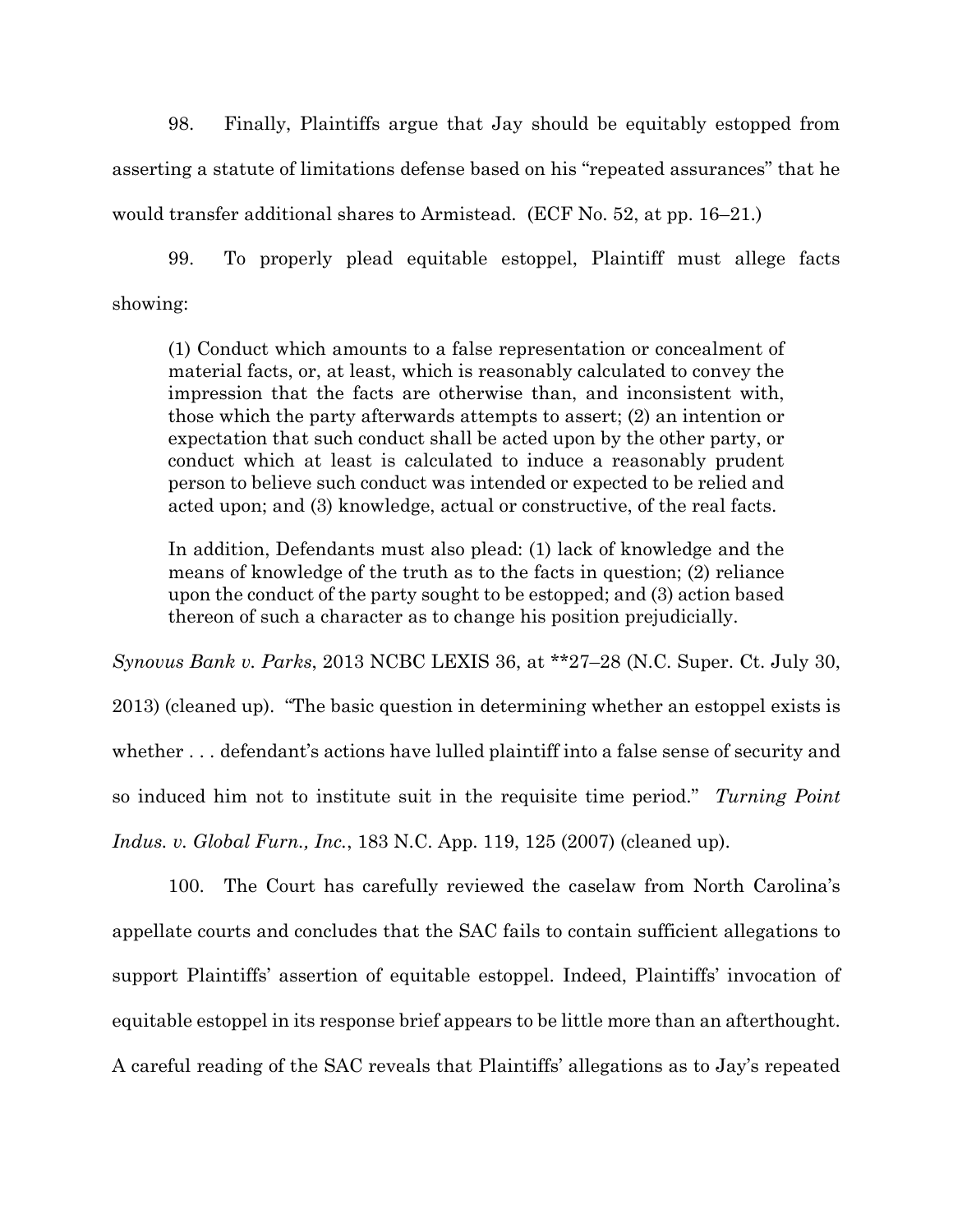assurances of his intent to transfer the shares were pled simply to support the argument that a breach of contract claim did not accrue until Jay's repudiation in July of 2020.[8](#page-35-0) The SAC simply does not contain allegations supporting the proposition that Armistead's reliance on such statements from Jay deterred him from filing a lawsuit to enforce the promise in the years prior to 2021. *See Ussery v. Branch Banking & Trust Co.*, 227 N.C. App. 434, 443–46 (holding that defendant was equitably estopped from asserting the running of the applicable statute of limitations where defendant told plaintiff to "hold off on instituting any action" on the theory that "everything would be worked out").

101. Although "magic words" need not be employed in order to assert the doctrine of equitable estoppel, the pleading must contain sufficient language to make clear that such a "claim" is, in fact, being asserted. This was not done in the present case.

102. Accordingly, Defendants' Motion to Dismiss Plaintiffs' third cause of action in the SAC for breach of contract is GRANTED, and the claim is DISMISSED with prejudice.

### **G. Breach of Contract – Shareholders' Agreement**

103. Plaintiffs' second breach of contract claim, which is brought against all Defendants, is premised upon their allegations that Defendants are in breach of the Put/Call Provision of the Shareholders' Agreement. (ECF No. 48, at ¶¶ 156–64.)

<span id="page-35-0"></span><sup>8</sup> Indeed, rather than contending that Jay's assurances that he would transfer the shares were designed to induce Armistead to forego bringing suit until it was too late to assert such a claim, Plaintiffs allege that "[i]t was typical of Jay to delay in performing share-transfer obligations[.]" (*See* ECF No. 48, at ¶ 124.)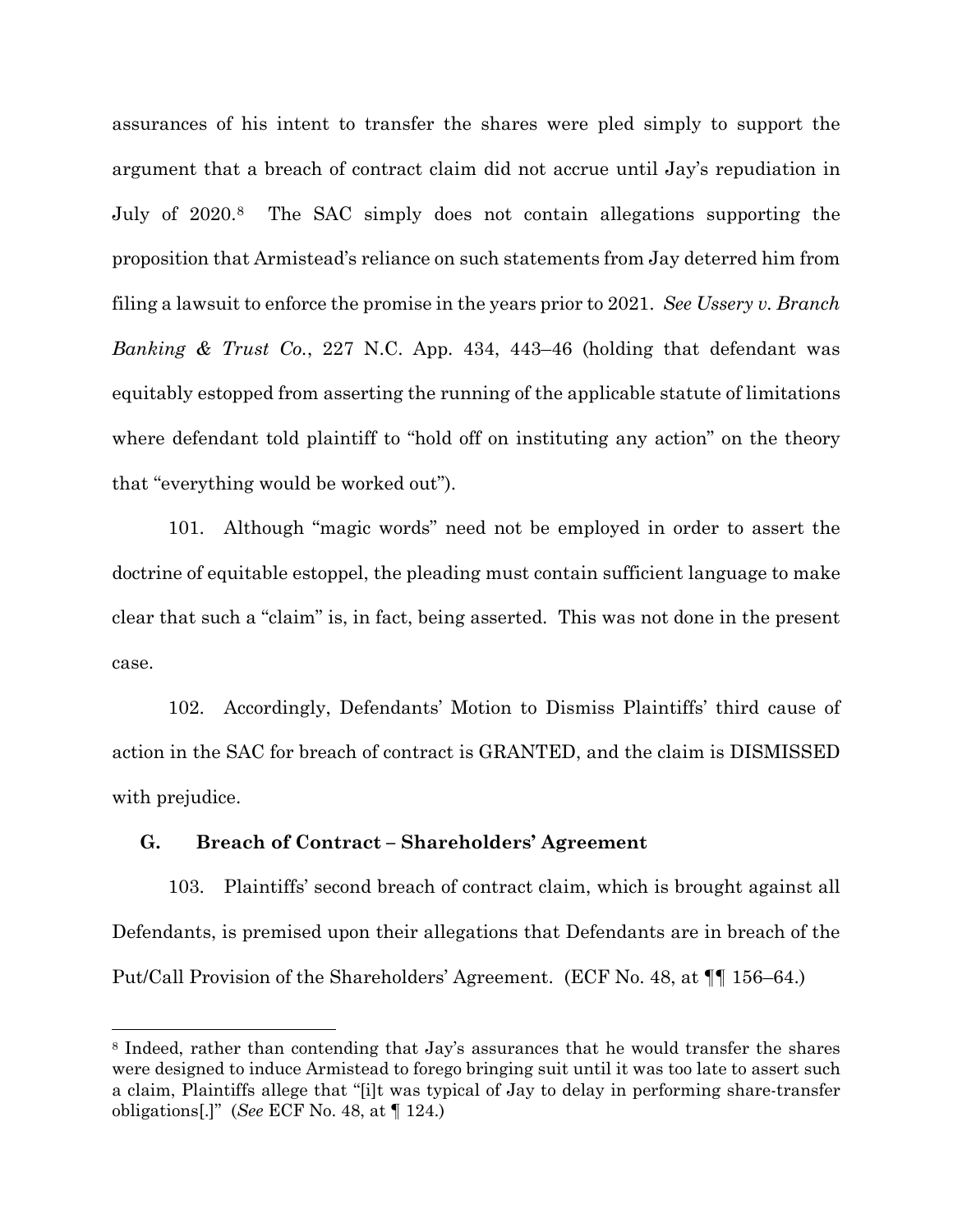104. In support of this claim, Plaintiffs allege the following: (1) on 16 June 2021, Defendants "called" Plaintiffs' shares pursuant to the Put/Call Provision (*Id*. at ¶ 158); (2) Defendants noticed a closing date for 13 August 2021, but then cancelled "in light of [Plaintiffs'] disagreement concerning the price representing the valuation" of Plaintiffs' shares (*Id*. at ¶ 159; Ex. W, ECF No. 48.27); (3) since that time, Defendants "have failed and refused to take any steps necessary to close the transaction" (ECF No. 48, at ¶ 160); and (4) "[Defendants] have repeatedly purported to exercise rights they contend arise under the Shareholder[s'] Agreement, including—without limitation—the purported right to vote [Plaintiffs'] shares" (*Id*. at ¶ 161). Based on these allegations, Plaintiffs assert that Defendants' "failures to take reasonable and necessary steps to complete the call transaction while exercising dominion and control over [Plaintiffs] shares is a breach of the Shareholder[s] Agreement." (*Id*. at ¶ 163.)[9](#page-36-0)

105. Defendants contend that this claim should be dismissed because (1) it is Plaintiffs—not Defendants—who have prevented Cherry Oil from going forward with the purchase of the Maucks' shares pursuant to the process set out in the Put/Call Provision; and (2) the Shareholders' Agreement expressly gives Jay and Ann the right to vote Armistead and Louise's shares once their shares have been "called." (ECF No. 50, at p. 23.)

<span id="page-36-0"></span><sup>9</sup> The Court observes that Plaintiffs' arguments are, at times, conflicting. On the one hand, they contend that their shares were never properly "called" under the Put/Call Provision because invalid notice was given to them of the 16 June 2021 shareholders and directors meetings in which the call vote occurred. On the other hand, they nevertheless contend that Defendants are in breach of the Shareholders' Agreement by failing to go forward with the procedure set out in the Put/Call Provision.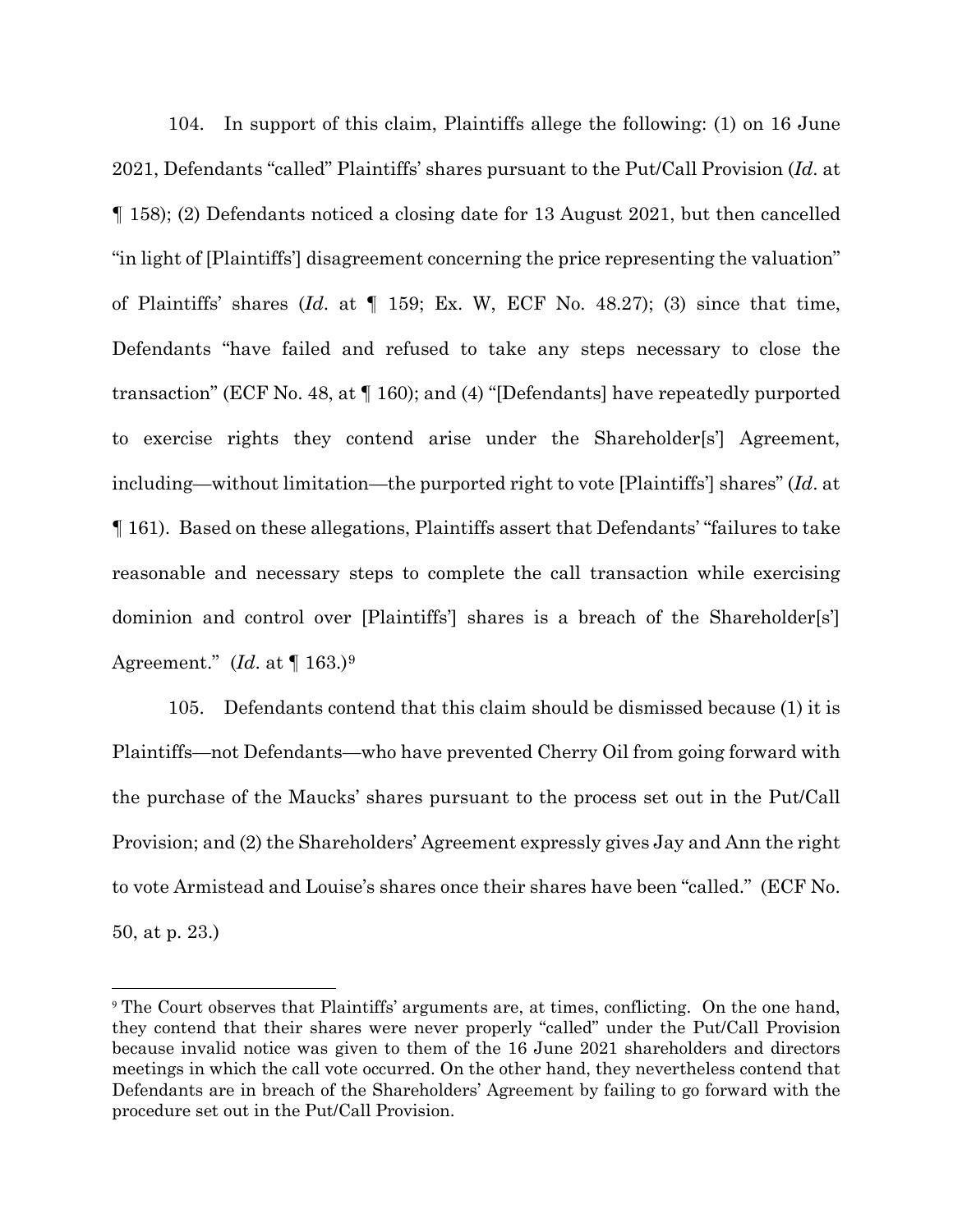106. The Court concludes that Plaintiffs have pled a valid claim for breach of the Put/Call Provision in that they have alleged Defendants obtained the benefit of that provision by assuming control over Plaintiffs' shares without taking the required steps to actually purchase those shares as set out in the Shareholders' Agreement. Plaintiffs contend that this has left them in a state of limbo, in which they still technically own their shares, but have no authority over how they are voted. The parties blame each other for the failure to reach an agreement regarding the purchase of Plaintiffs' shares based on the procedure set out in the Shareholders' Agreement, and their respective arguments make clear that a factual dispute exists on this issue. The Court cannot resolve that dispute at the pleadings stage.

107. Accordingly, Defendants' Motion to Dismiss Plaintiffs' ninth cause of action in the SAC for breach of contract is DENIED.

#### **H. Constructive Trust**

108. Finally, the SAC purports to state a claim for "constructive trust." (ECF No. 48, at ¶¶ 133–38.) As Plaintiffs concede, a constructive trust is a *remedy* rather than a standalone claim. *See Barefoot v. Barefoot*, 2022 NCBC LEXIS 8, at \*\*34 (N.C. Super. Ct. Feb. 2, 2022). Accordingly, this purported "claim" should be dismissed "without prejudice to [Plaintiffs'] right to seek a constructive trust as a remedy [on] their surviving claims for relief." *LLG-NRMH, LLC v. Northern Riverfront Marina & Hotel, LLLP*, 2018 NCBC LEXIS 105, at \*15 (N.C. Super. Ct. Oct. 9, 2018).

109. Therefore, Defendants' Motion to Dismiss Plaintiffs' purported claim for "constructive trust" is GRANTED without prejudice to Plaintiffs' right to pursue a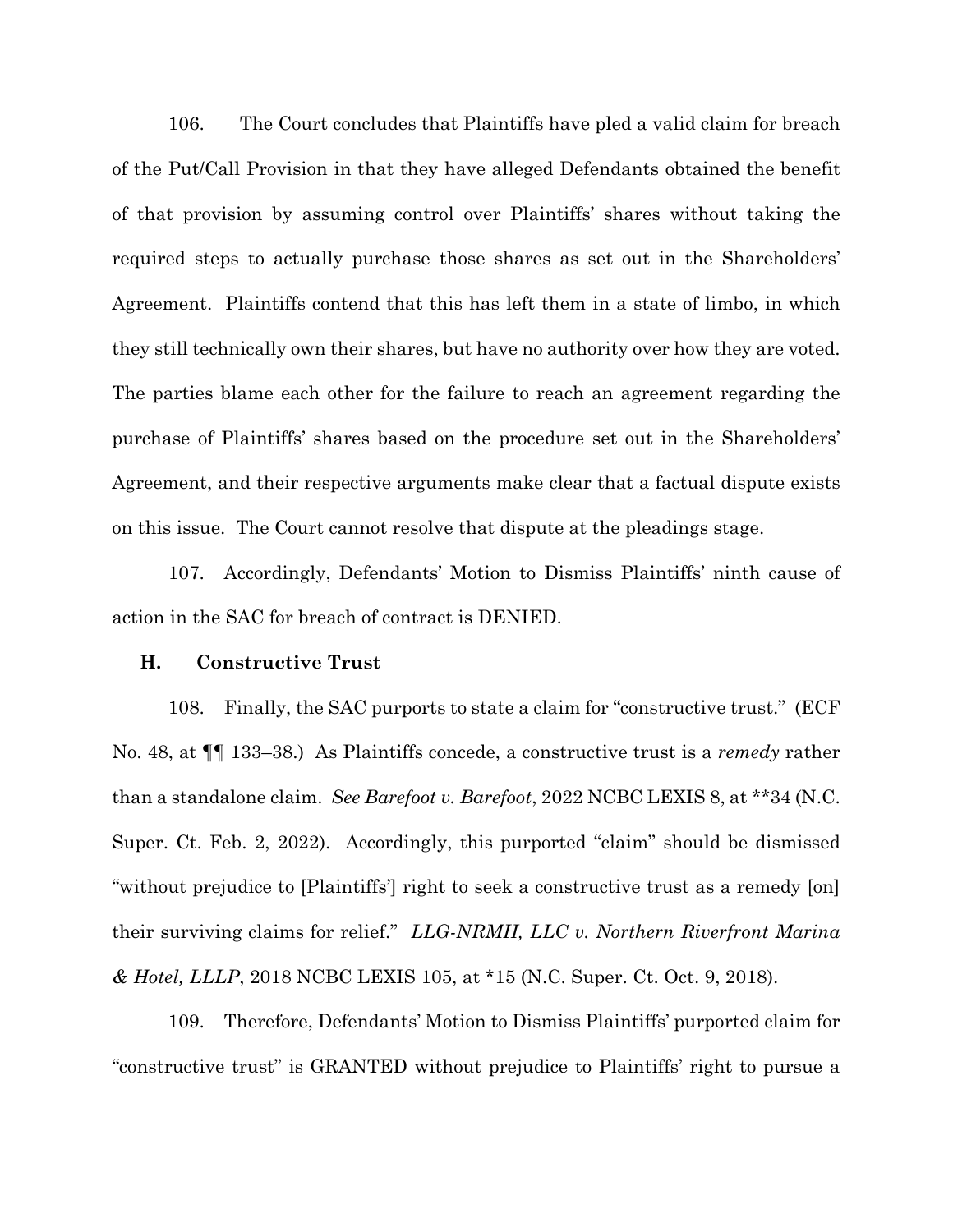constructive trust remedy should they ultimately prevail on a claim entitling them to such relief.

### **CONCLUSION**

THEREFORE, IT IS ORDERED that Defendants' Motion to Dismiss is **GRANTED**, in part, and **DENIED**, in part, as follows:

- 1. The Motion to Dismiss is **GRANTED** with respect to the following claims, which are hereby **DISMISSED WITHOUT PREJUDICE:**
	- a. Plaintiffs' claim for dissolution of Cherry Oil; and
	- b. Plaintiffs' claim for constructive trust.
- 2. The Motion to Dismiss is **GRANTED** with respect to the following claims, which are hereby **DISMISSED WITH PREJUDICE**:
	- a. Plaintiffs' claim for removal of Jay and Ann Cherry as directors of Cherry Oil;
	- b. Plaintiffs' claim for gross negligence/willful misconduct;
	- c. Plaintiffs' derivative claim for breach of fiduciary duty;
	- d. Plaintiffs' individual and derivative claims for constructive fraud; and
	- e. Plaintiff Armistead Mauck's claim against Defendant Jay Cherry for breach of contract.
- 3. The Motion to Dismiss is **DENIED** with respect to the following claims:
	- a. Plaintiffs' individual claim for breach of fiduciary duty; and